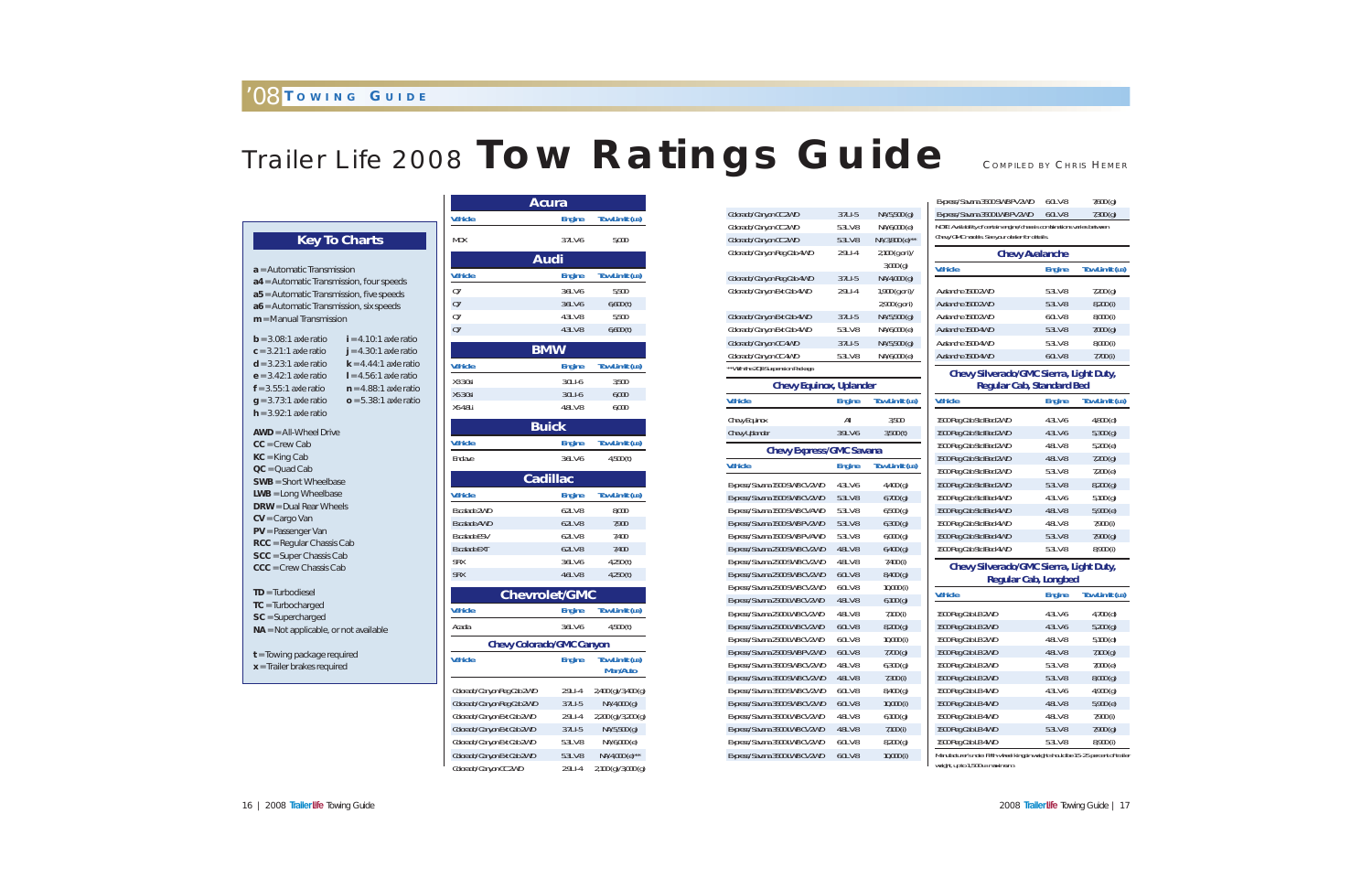| Chevy Silverado/GMC Sierra, Light Duty,<br><b>Extended Cab, Shortbed</b>                                          |                               |                       |                            |
|-------------------------------------------------------------------------------------------------------------------|-------------------------------|-----------------------|----------------------------|
| <b>Vehicle</b>                                                                                                    | <b>Engine</b>                 | Tow Limit (LB)        | <b>Vehic</b>               |
| 1500 Ext Cab Shortbed 2WD                                                                                         | 4.3LV-6                       | $4,400$ (d)           | 1500(                      |
| 1500 Ext Cab Shortbed 2WD                                                                                         | 4.3LV-6                       | 4,900(g)              | 1500(                      |
| 1500 Ext Cab Shortbed 2WD                                                                                         | 4.8LV-8                       | $4,800$ (d)           | 1500(                      |
| 1500 Ext Cab Shortbed 2WD                                                                                         | 4.8LV-8                       | 6,800(g)              | 1500 <sub>0</sub>          |
| 1500 Ext Cab Shortbed 2WD                                                                                         | 5.3L V-8                      | 6,800(q)              | 1500(                      |
| 1500 Ext Cab Shortbed 2WD                                                                                         | 5.3LV-8                       | $7,800$ (q)           | 1500(                      |
| 1500 Ext Cab Shortbed 2WD                                                                                         | $6.0L$ V-8                    | 8,800(q)              | 1500(                      |
| 1500 Ext Cab Shortbed 4WD                                                                                         | 4.8LV-8                       | 5,500(e)              | 1500(                      |
| 1500 Ext Cab Shortbed 4WD                                                                                         | 4.8LV-8                       | $7,500$ (i)           | 1500 <sub>0</sub>          |
| 1500 Ext Cab Shortbed 4WD                                                                                         | 5.3LV-8                       | 7,500 (g)             | 1500 <sub>0</sub>          |
| 1500 Ext Cab Shortbed 4WD                                                                                         | 5.3L V-8                      | 8,500(i)              | 1500(                      |
| 1500 Ext Cab Shortbed 4WD                                                                                         | 6.0LV-8                       | 8,500(g)              | 1500 <sub>0</sub>          |
| Manufacturer's note: Shortbed models are not designed or intended to tow fifth-<br>wheel trailers.                |                               |                       | 1500(<br>1500(             |
| Chevy Silverado/GMC Sierra, Light Duty,<br><b>Extended Cab, Standard Bed</b>                                      |                               |                       | <b>Manufa</b><br>trailers. |
| <b>Vehicle</b>                                                                                                    | <b>Engine</b>                 | <b>Tow Limit (LB)</b> |                            |
| 1500 Ext Cab Std Bed 2WD                                                                                          | 4.3LV-6                       | $4,300$ (d)           | <b>Vehic</b>               |
| 1500 Ext Cab Std Bed 2WD                                                                                          | 4.3LV-6                       | 4,800(g)              | 2500 l                     |
| 1500 Ext Cab Std Bed 2WD                                                                                          | 4.8L V-8                      | $4,700$ (d)           | 2500 l                     |
| 1500 Ext Cab Std Bed 2WD                                                                                          | 4.8LV-6                       | $6,700$ (g)           | 2500 I                     |
| 1500 Ext Cab Std Bed 2WD                                                                                          | 5.3L V-8                      | $6,700$ (g)           | 2500 l                     |
| 1500 Ext Cab Std Bed 2WD                                                                                          | 5.3LV-8                       | 7,700(g)              | 2500 I                     |
| 1500 Ext Cab Std Bed 2WD                                                                                          | 6.0LV-8                       | 8,800(g)              | 2500 l                     |
| 1500 Ext Cab Std Bed 2WD                                                                                          | $6.0L$ V-8                    | $10,200(g)$ **        | 2500 I                     |
| 1500 Ext Cab Std Bed 4WD                                                                                          | 4.8L V-8                      | 5,500(g)              | 2500 l                     |
| 1500 Ext Cab Std Bed 4WD                                                                                          | 4.8LV-8                       | $7,500$ (i)           | 2500 I                     |
| 1500 Ext Cab Std Bed 4WD                                                                                          | 5.3L V-8                      | $7,500$ (g)           | 2500 l                     |
| 1500 Ext Cab Std Bed 4WD                                                                                          | 5.3LV-8                       | 8,500 (i)             | 2500 I                     |
| 1500 Ext Cab Std Bed 4WD                                                                                          | $6.0L$ V-8                    | $8,500$ (g)           | 2500 l                     |
| 1500 Ext Cab Std Bed 4WD                                                                                          | $6.0L$ V-8                    | $10,500$ (i) **       | 2500 l                     |
| Manufacturer's note: Fifth-wheel kingpin weight should be 15-25 percent of                                        |                               |                       | 2500 l                     |
| trailer weight, up to 1,500 LB maximum. *Denali model. **NHT Enhanced<br>Trailering Performance Package required. |                               |                       | 2500 I<br>2500             |
| Chevy Silverado/GMC Sierra, Light Duty,                                                                           |                               |                       | 2500 l                     |
|                                                                                                                   | <b>Extended Cab, Long Box</b> |                       | 2500                       |
| <b>Vehicle</b>                                                                                                    | <b>Engine</b>                 | <b>Tow Limit (LB)</b> | 2500                       |
|                                                                                                                   |                               |                       | 2500                       |
| 1500 Ext Cab LB 2WD                                                                                               | 5.3L V-8                      | 6,500(e)              | 2500 (                     |
| 1500 Ext Cab LB 2WD                                                                                               | 5.3L V-8                      | $7,500$ (g)           | 2500                       |
| 1500 Ext Cab LB 4WD                                                                                               | 5.3L V-8                      | $7,300$ (q)           | 2500 (                     |
| 1500 Ext Cab LB 4WD                                                                                               | 5.3LV-8                       | 8,300 (i)             | 2500                       |
| Manufacturer's note: Fifth-wheel kingpin weight should be 15-25 percent of                                        |                               |                       | 2500                       |
| trailer weight, up to 1,500 LB maximum.                                                                           |                               |                       | 2500                       |

| Chevy Silverado/GMC Sierra, Light Duty,<br><b>Crew Cab Shortbed</b>                                                                                                      |               |                          |  |
|--------------------------------------------------------------------------------------------------------------------------------------------------------------------------|---------------|--------------------------|--|
| <b>Vehicle</b>                                                                                                                                                           | <b>Engine</b> | <b>Tow Limit (LB)</b>    |  |
| 1500 CC Shortbed 2WD                                                                                                                                                     | 4.8LV-8       | $4,600$ (d)              |  |
| 1500 CC Shortbed 2WD                                                                                                                                                     | 4.8LV-8       | 6,600(g)                 |  |
| 1500 CC Shortbed 2WD                                                                                                                                                     | 5.3LV-8       | 6,600(e)                 |  |
| 1500 CC Shortbed 2WD                                                                                                                                                     | 5.3LV-8       | $7,600$ (g)              |  |
| 1500 CC Shortbed 2WD                                                                                                                                                     | $6.01 V - 8$  | 8,700(g)                 |  |
| 1500 CC Shortbed 2WD                                                                                                                                                     | 6.0L V-8      | $10,200 (q)$ **          |  |
| 1500 CC Shortbed 2WD                                                                                                                                                     | $6.2L$ V-8    | $8,600(e)^{*}$           |  |
| 1500 CC Shortbed 4WD                                                                                                                                                     | 4.8LV-8       | 5,400(e)                 |  |
| 1500 CC Shorthed 4WD                                                                                                                                                     | 4.81 V-8      | 7,400 (i)                |  |
| 1500 CC Shortbed 4WD                                                                                                                                                     | 5.3LV-8       | $7,500$ (g)              |  |
| 1500 CC Shortbed 4WD                                                                                                                                                     | 5.3LV-8       | 8,500(i)                 |  |
| 1500 CC Shortbed 4WD                                                                                                                                                     | $6.0L$ V-8    | 8,400(g)                 |  |
| 1500 CC Shortbed 4WD                                                                                                                                                     | 6.0L V-8      | $10,500$ (i) **          |  |
| 1500 CC Shortbed 4WD                                                                                                                                                     | 6.2LV-8       | $8,400$ (e) <sup>*</sup> |  |
| Manufacturer's note: Shortbed models are not designed or intended to tow fifth-wheel<br>trailers. *Denali model. **NHT Enhanced Trailering Performance Package required. |               |                          |  |
| <b>Chevy Silverado/GMC Sierra, 2500 Series</b>                                                                                                                           |               |                          |  |
| <b>Vehicle</b>                                                                                                                                                           | <b>Engine</b> | <b>Tow Limit (LB)</b>    |  |
| 2500 Reg Cab LB 2WD                                                                                                                                                      | 6.0LV-8       | $10,400$ (q)             |  |

| venicle                  | Engine        | IOW LIMIT (LB) |
|--------------------------|---------------|----------------|
| 2500 Reg Cab LB 2WD      | $6.0 L V - 8$ | 10,400(g)      |
| 2500 Reg Cab LB 2WD      | $6.0L$ V-8    | $12,900$ (i)   |
| 2500 Reg Cab LB 2WD      | 6.6L TD V-8   | $15,800$ (q)   |
| 2500 Reg Cab LB 4WD      | $6.0L$ V-8    | 10,200(g)      |
| 2500 Reg Cab LB 4WD      | $6.0L$ V-8    | 12,700 (i)     |
| 2500 Reg Cab LB 4WD      | 6.6L TD V-8   | $15,500$ (g)   |
| 2500 Ext Cab Std Bed 2WD | $6.0L$ V-8    | $10,200$ (q)   |
| 2500 Ext Cab Std Bed 2WD | $6.0L$ V-8    | $12,700$ (i)   |
| 2500 Ext Cab Std Bed 2WD | 6.6L TD V-8   | 15,400(g)      |
| 2500 Ext Cab Std Bed 4WD | 6.0L V-8      | 9,900(q)       |
| 2500 Ext Cab Std Bed 4WD | 6.0LV-8       | 12,400 (i)     |
| 2500 Ext Cab Std Bed 4WD | 6.6L TD V-8   | 14,300 (g)     |
| 2500 Ext Cab LB 2WD      | $6.0L$ V-8    | 10,000(g)      |
| 2500 Ext Cab LB 2WD      | $6.0L$ V-8    | $12,500$ (i)   |
| 2500 Ext Cab LB 2WD      | 6.6L TD V-8   | 15,000(g)      |
| 2500 Ext Cab LB 4WD      | $6.0L$ V-8    | $9,700$ (g)    |
| 2500 Ext Cab LB 4WD      | $6.0L$ V-8    | $12,200$ (i)   |
| 2500 Ext Cab LB 4WD      | 6.6L TD V-8   | $13,400$ (g)   |
| 2500 CC Std Bed 2WD      | $6.0L$ V-8    | 10,000(g)      |
| 2500 CC Std Bed 2WD      | $6.0L$ V-8    | $12,900$ (i)   |
| 2500 CC Std Bed 2WD      | 6.6L TD V-8   | 15,200(g)      |
| 2500 CC Std Bed 4WD      | 6.0LV-8       | 9,900(q)       |
| 2500 CC Std Bed 4WD      | $6.0L$ V-8    | $12,400$ (i)   |
| 2500 CC Std Bed 4WD      | $6.6L$ TD V-8 | 13,600(g)      |
| 2500 CC LB 2WD           | $6.0L$ V-8    | 9,900(g)       |
| 2500 CC LB 2WD           | 6.0L V-8      | 12,400 (i)     |

| 2500 CC LB 4WD<br>Manufacturer's note: Fifth-wheel kingpin weight should be 15-25 percent of trailer  | 6.6L TD V-8   | $12,500$ (g)          |
|-------------------------------------------------------------------------------------------------------|---------------|-----------------------|
| weight up to 3,000 LB. Travel-trailer rating limited to 13,000 LB with weight-<br>distributing hitch. |               |                       |
| <b>Chevy Silverado/GMC Sierra, 3500 Series</b>                                                        |               |                       |
| <b>Vehicle</b>                                                                                        | <b>Engine</b> | <b>Tow Limit (LB)</b> |
| 3500 Reg Cab 2WD                                                                                      | 6.0LV-8       | $10,100$ (q)          |
| 3500 Reg Cab 2WD                                                                                      | 6.0LV-8       | 12,600(i)             |
| 3500 Reg Cab 4WD                                                                                      | 6.0LV-8       | 9,900(g)              |
| 3500 Reg Cab 4WD                                                                                      | 6.0LV-8       | 12,400 (i)            |
| 3500 Reg Cab 4WD                                                                                      | 6.6L TD V-8   | $15,300$ (g)          |
| 3500 Reg Cab 4WD DRW                                                                                  | 6.0L V-8      | 9,700(g)              |
| 3500 Reg Cab 4WD DRW                                                                                  | 6.0LV-8       | $12,200$ (i)          |
| 3500 Reg Cab 4WD DRW                                                                                  | 6.6L TD V-8   | 16,500(q)             |
| 3500 Ext Cab 2WD                                                                                      | 6.0LV-8       | 9,700(g)              |
| 3500 Ext Cab 2WD                                                                                      | 6.0L V-8      | 12,200 (i)            |
| 3500 Ext Cab 2WD                                                                                      | 6.6L TD V-8   | $15,100$ (g)          |
| 3500 Ext Cab 2WD DRW                                                                                  | 6.0L V-8      | $9,500$ (q)           |
| 3500 Ext Cab 2WD DRW                                                                                  | 6.0LV-8       | $12,000$ (i)          |
| 3500 Ext Cab 2WD DRW                                                                                  | 6.6L TD V-8   | 16,300(g)             |
| 3500 Ext Cab 4WD                                                                                      | $6.0L$ V-8    | $9,500$ (q)           |
| 3500 Ext Cab 4WD                                                                                      | 6.0L V-8      | $12,000$ (i)          |
| 3500 Ext Cab 4WD                                                                                      | 6.6L TD V-8   | 14,900 (g)            |
| 3500 Ext Cab 4WD DRW                                                                                  | 6.0LV-8       | 9,200(g)              |
| 3500 Ext Cab 4WD DRW                                                                                  | $6.0L$ V-8    | 11,700 $(i)$          |
| 3500 Ext Cab 4WD DRW                                                                                  | 6.6L TD V-8   | 16,000(g)             |
| 3500 CC 2WD                                                                                           | $6.0 L V - 8$ | 9,600(q)              |
| 3500 CC 2WD                                                                                           | 6.0L V-8      | $12,100$ (i)          |
| 3500 CC 2WD                                                                                           | 6.6L TD V-8   | 14,900 (g)            |
| 3500 CC 2WD DRW                                                                                       | 6.0LV-8       | $9,300$ (g)           |
| 3500 CC 2WD DRW                                                                                       | 6.0LV-8       | $11,800$ (i)          |
| 3500 CC 2WD DRW                                                                                       | 6.6L TD V-8   | $16,200$ (q)          |
| 3500 CC 4WD                                                                                           | 6.0LV-8       | $9,300$ (q)           |
| 3500 CC 4WD                                                                                           | 6.0LV-8       | $11,800$ (i)          |
| 3500 CC 4WD                                                                                           | 6.6L TD V-8   | 14,600(q)             |
| 3500 CC 4WD DRW                                                                                       | 6.0L V-8      | 9,100(g)              |
| 3500 CC 4WD DRW                                                                                       | 6.0LV-8       | $11,600$ (i)          |
| 3500 CC 4WD DRW                                                                                       | 6.6L TD V-8   | 15,900(q)             |

#### **Chevy Tahoe and Suburban, GMC Yukon, Yukon XL, Yukon Denali and Yukon XL Denali, 1500 Series**

| Vehicle                                        | <b>Engine</b>                                                               | Tow Limit (LB)                             |
|------------------------------------------------|-----------------------------------------------------------------------------|--------------------------------------------|
| Tahoe/Yukon 2WD                                | 4.8L V-8                                                                    | $4,500$ (d)                                |
| Tahoe/Yukon 2WD                                | 4.8LV-8                                                                     | 6,500(g)                                   |
| Tahoe/Yukon 2WD                                | 5.3LV-8                                                                     | $6,500$ (d)                                |
| Tahoe/Yukon 2WD                                | 5.3LV-8                                                                     | 7,500(q)                                   |
| Yukon 2WD Hybrid                               | 6.0LV-8                                                                     | 6,200                                      |
| Tahoe/Yukon 4WD                                | 5.3LV-8                                                                     | 7,200(g)                                   |
| Tahoe/Yukon 4WD                                | 5.3LV-8                                                                     | 8,200 (i)                                  |
| Yukon 4WD Hybrid                               | 6.0LV-8                                                                     | 6.000                                      |
| Yukon Denali AWD                               | 6.2L V-8                                                                    | 7,900 (e)                                  |
| Yukon Denali 2WD                               | $6.2L$ V-8                                                                  | 8,000 (e)                                  |
| Suburban/Yukon XL 2WD                          | 5.3LV-8                                                                     | $7,100$ (g)                                |
| Suburban/Yukon XL 2WD                          | 5.3LV-8                                                                     | 8,100 (i)                                  |
| Suburban/Yukon XL 2WD                          | $6.0L$ V-8                                                                  | 8,100 (i)                                  |
| Suburban/Yukon XL 4WD                          | 5.3LV-8                                                                     | 7,000 (g)                                  |
| Suburban/Yukon XL 4WD                          | 5.3L V-8                                                                    | 8,000 (i)                                  |
| Suburban/Yukon XL 4WD                          | $6.0L$ V-8                                                                  | 8,000(i)                                   |
| Yukon Denali XL AWD                            | $6.2L$ V-8                                                                  | 7,900 (e)                                  |
| Yukon Denali XL 2WD                            | 6.2LV-8                                                                     | 8,000 (e)                                  |
| Chevy Suburban, GMC Yukon XL, 2500 Series      |                                                                             |                                            |
| Vehicle                                        | <b>Engine</b>                                                               | Tow Limit (LB)                             |
| Suburban/Yukon XL 2WD                          | $6.0L$ V-8                                                                  | 9,700                                      |
| Suburban/Yukon XL 4WD                          | 6.0LV-8                                                                     | 9,300                                      |
|                                                | <b>Chevy TrailBlazer/ GMC Envoy,</b><br><b>Envoy Denali/Envoy Denali XL</b> |                                            |
| _<br>Vehicle                                   | Engine                                                                      | Tow Limit (LB)                             |
|                                                |                                                                             |                                            |
| TrailBlazer/Envoy 2WD<br>TrailBlazer/Envoy 2WD | 4.2LI-6<br>$4.2L$ I-6                                                       | 5,400 (e)/5,300 (e)<br>5,900 (g)/5,800 (g) |
| TrailBlazer/Envoy 2WD                          | 4.2LI-6                                                                     | 6,400 (i)/6,300 (i)                        |
| TrailBlazer/Envoy 2WD                          | 5.3LV-8                                                                     | 6,300 (e)/6,100 (e)                        |
| TrailBlazer/Envoy 2WD                          | 5.3LV-8                                                                     | 6,800 (g)/6,600 (g)                        |
| TrailBlazer/Envoy 4WD                          | $4.2L$ I-6                                                                  | 5,200 (e)                                  |
| TrailBlazer/Envoy 4WD                          | 4.2LI-6                                                                     | $5,700$ (g)                                |
| TrailBlazer/Envoy 4WD                          | 4.2LI-6                                                                     | 6,200(i)                                   |
| TrailBlazer/Envoy 4WD                          | 5.3LV-8                                                                     | 6,100 (e)/6,000 (e)                        |
| TrailBlazer/Envoy 4WD                          | 5.3LV-8                                                                     | 6,600 (g)/6,500 (g)                        |
| TrailBlazer SS 2WD                             | 6.0LV-8                                                                     | 6,800(i)                                   |
| <b>TrailBlazer SS AWD</b>                      | 6.0LV-8                                                                     | 6,600(i)                                   |
|                                                | <b>Chrysler /Dodge</b>                                                      |                                            |
| <b>Vehicle</b>                                 | <b>Engine</b>                                                               | Tow Limit (LB)                             |
| 300                                            | 3.5LV-6                                                                     | 2,000                                      |
| 300                                            | 5.7LV-8                                                                     | 2,000                                      |
|                                                |                                                                             |                                            |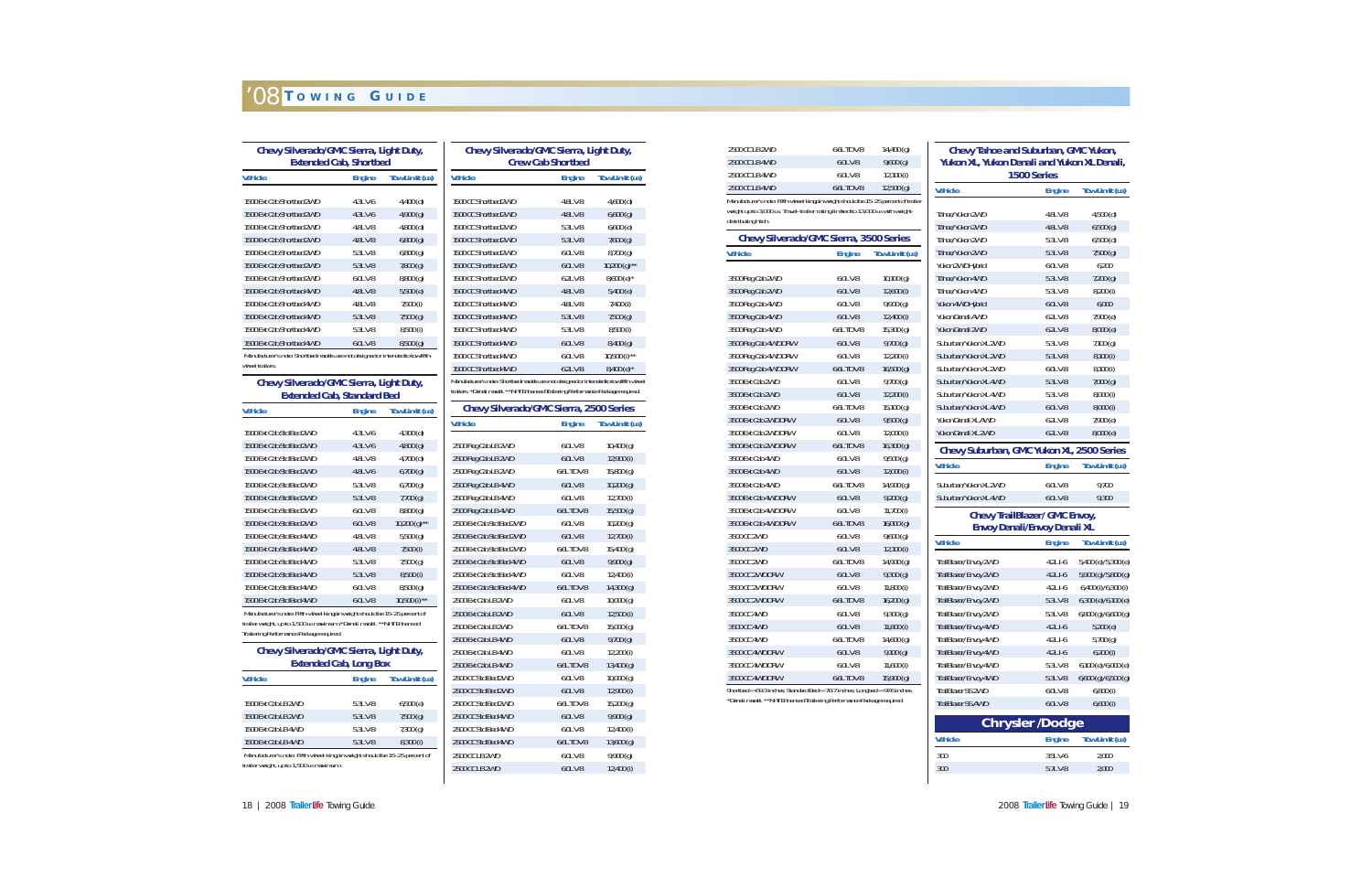| Aspen Limited 2WD                                                                                                                                                                                       | 4.7LV-8        | 5,950 (f)          |
|---------------------------------------------------------------------------------------------------------------------------------------------------------------------------------------------------------|----------------|--------------------|
| Aspen Limited 2WD                                                                                                                                                                                       | 5.7LV-8        | 7,400 (f)          |
| Aspen Limited 2WD                                                                                                                                                                                       | 5.7LV-8        | 8,900 (h)          |
| Aspen Limited 4WD                                                                                                                                                                                       | 4.7LV-8        | 5,750(f)           |
| Aspen Limited 4WD                                                                                                                                                                                       | 5.7LV-8        | 7,200(f)           |
| Aspen Limited 4WD                                                                                                                                                                                       | 5.7LV-8        | 8,700 (h)          |
| Caliber                                                                                                                                                                                                 | $2.4LI - 4$    | 2,000(t)           |
| Charger                                                                                                                                                                                                 | 3.5LV-6        | 2,000              |
| Charger                                                                                                                                                                                                 | 5.7LV-8        | 2,000              |
| <b>Grand Caravan</b>                                                                                                                                                                                    | 3.8LV-6        | 3,600(t)           |
| <b>Grand Caravan</b>                                                                                                                                                                                    | 4.0LV-6        | 3,600(t)           |
| Pacifica 2WD/AWD                                                                                                                                                                                        | 4.0LV-6        | 2,600              |
| <b>Town and Country</b>                                                                                                                                                                                 | 3.8LV-6        | 3,600(t)           |
| <b>Town and Country</b>                                                                                                                                                                                 | 4.0LV-6        | 3,600(t)           |
|                                                                                                                                                                                                         | <b>Dakota</b>  |                    |
| <b>Vehicle</b>                                                                                                                                                                                          | <b>Engine</b>  | Tow Limit (LB)     |
| Dakota Ext Cab Shortbed 2WD                                                                                                                                                                             | 3.7LV-6        | $3,250$ (m,c)      |
| Dakota Ext Cab Shortbed 2WD                                                                                                                                                                             | 3.7LV-6        | 4,550 (a4,f)       |
| Dakota Ext Cab Shortbed 2WD                                                                                                                                                                             | 3.7LV-6        | 4,850 (a4,h)       |
| Dakota Ext Cab Shortbed 2WD                                                                                                                                                                             | 4.7LV-8        | $5,850$ (a5,f)     |
| Dakota Ext Cab Shortbed 2WD                                                                                                                                                                             | 4.7LV-8        | 7,050 (a5,h)       |
| Dakota Ext Cab Shortbed 4WD                                                                                                                                                                             | 3.7LV-6        | $3,850$ (m,f)      |
| Dakota Ext Cab Shortbed 4WD                                                                                                                                                                             | 3.7LV-6        | 4,650 (a4,h)       |
| Dakota Ext Cab Shortbed 4WD                                                                                                                                                                             | 4.7LV-8        | $5,600$ (a $5,f$ ) |
| Dakota Ext Cab Shortbed 4WD                                                                                                                                                                             | 4.7LV-8        | $6,800$ ( $a5,h$ ) |
| Dakota CC Shortbed 2WD                                                                                                                                                                                  | 3.7LV-6        | $3,150$ (m,c)      |
| Dakota CC Shortbed 2WD                                                                                                                                                                                  | 3.7LV-6        | 4,450 (a4,f)       |
| Dakota CC Shortbed 2WD                                                                                                                                                                                  | 3.7LV-6        | 4,750 (a4,h)       |
| Dakota CC Shortbed 4WD                                                                                                                                                                                  | 3.7LV-6        | $3,800$ (m,f)      |
| Dakota CC Shortbed 4WD                                                                                                                                                                                  | 3.7LV-6        | 4,600 (a4,h)       |
| Dakota CC Shortbed 4WD                                                                                                                                                                                  | 4.7LV-8        | 5,550 (a5,f)       |
| Note: Dakota ST model tow ratings shown for V-6 models, SLT model tow ratings<br>shown for V-8 models. Towing capacity of other models may vary (usually by 100<br>LB or less, depending on equipment). | <b>Durango</b> |                    |
| <b>Vehicle</b>                                                                                                                                                                                          | <b>Engine</b>  | Tow Limit (LB)     |
|                                                                                                                                                                                                         |                |                    |
| Durango 2WD                                                                                                                                                                                             | 3.7LV-6        | $3,850$ (a4,h)     |
| Durango 2WD                                                                                                                                                                                             | 4.7LV-8        | $6,050$ (a5,f)     |
| Durango 2WD                                                                                                                                                                                             | 5.7LV-8        | 7,400 (a5,f)       |
| Durango 2WD                                                                                                                                                                                             | 5.7LV-8        | 8,900 (a5,h)       |
| Durango 4WD                                                                                                                                                                                             | 4.7LV-8        | 5,900 (a5,f)       |
| Durango 4WD                                                                                                                                                                                             | 5.7LV-8        | $7,200$ $(a5,f)$   |
| Durango 4WD                                                                                                                                                                                             | 5.7LV-8        | $8,700$ (a5,h)     |
| Note: Actual towing capacity may vary (usually by 100 LB or less, depending on<br>equipment and trim level).                                                                                            |                |                    |

|                                 | <b>Magnum</b> |                       |
|---------------------------------|---------------|-----------------------|
| <b>Vehicle</b>                  | <b>Engine</b> | Tow Limit (LB)        |
| Magnum                          | 3.5LV-6       | 2,000                 |
| Magnum                          | 5.7LV-8       | 2,000                 |
| Magnum                          | 5.7LV-8       | 3,800(t)              |
| Magnum SRT8                     | $6.1L$ V-8    | 3,800                 |
| Ram 1500, Regular Cab, Shortbed |               |                       |
| <b>Vehicle</b>                  | <b>Engine</b> | <b>Tow Limit (LB)</b> |
| 1500 Reg Cab Shortbed 2WD       | 3.7LV-6       | 3,300 (m,c,f)         |
| 1500 Reg Cab Shortbed 2WD       | 3.7LV-6       | 3,800 (a,f,h)         |
| 1500 Reg Cab Shortbed 2WD       | 4.7LV-8       | 4,250 (m,c)           |
| 1500 Reg Cab Shortbed 2WD       | 4.7LV-8       | $5,250$ (m,f)         |
| 1500 Reg Cab Shortbed 2WD       | 4.7LV-8       | 5,750 (m,h)           |
| 1500 Reg Cab Shortbed 2WD       | 4.7LV-8       | 5,650(a,c)            |
| 1500 Reg Cab Shortbed 2WD       | 4.7LV-8       | $6,650$ (a,f)         |
| 1500 Reg Cab Shortbed 2WD       | 4.7LV-8       | 7,650 (a,h)           |
| 1500 Reg Cab Shortbed 2WD       | 5.7LV-8       | 8,100 (a,f,t)         |
| 1500 Reg Cab Shortbed 2WD       | 5.7LV-8       | 9,100 (a,h,t)         |
| 1500 Reg Cab Shortbed 4WD       | 4.7LV-8       | 4,450 (m,f)           |
| 1500 Reg Cab Shortbed 4WD       | 4.7LV-8       | 5,450 (m,h)           |
| 1500 Reg Cab Shortbed 4WD       | 4.7LV-8       | 4,450 (m,h)           |
| 1500 Reg Cab Shortbed 4WD       | 4.7LV-8       | $6,400$ (a,f)         |
| 1500 Reg Cab Shortbed 4WD       | 4.7LV-8       | 7,400 (a,h)           |
| 1500 Reg Cab Shortbed 4WD       | 4.7LV-8       | $6,400$ $(1, h)$      |
| 1500 Reg Cab Shortbed 4WD       | 5.7LV-8       | 7,900 (a,f,t)         |
| 1500 Reg Cab Shortbed 4WD       | 5.7LV-8       | 8,900 (a,h,t)         |
| 1500 Reg Cab Shortbed 4WD       | 5.7LV-8       | 7,900 (a,h,t)         |
| 1500 Reg Cab Longbed 2WD        | 3.7LV-6       | 3,050 (m,c,f)         |
| 1500 Reg Cab Longbed 2WD        | 3.7LV-6       | $3,550$ (a,f,h)       |
| 1500 Reg Cab Longbed 2WD        | 4.7LV-8       | 3,950 (m,c)           |
| 1500 Reg Cab Longbed 2WD        | 4.7LV-8       | 4,950 (m,f)           |
| 1500 Reg Cab Longbed 2WD        | 4.7LV-8       | 5,450 (m,h)           |
| 1500 Reg Cab Longbed 2WD        | 4.7LV-8       | 5,450 (a,c)           |
| 1500 Reg Cab Longbed 2WD        | 4.7LV-8       | $6,450$ (a,f)         |
| 1500 Reg Cab Longbed 2WD        | 4.7LV-8       | 7,450 (a,h)           |
| 1500 Reg Cab Longbed 2WD        | 5.7LV-8       | 7,850 (a,f,t)         |
| 1500 Reg Cab Longbed 2WD        | 5.7LV-8       | 8,850 (a,h,t)         |
| 1500 Reg Cab Longbed 4WD        | 4.7LV-8       | $4,250$ (m,f)         |
| 1500 Reg Cab Longbed 4WD        | 4.7LV-8       | 5,250 (m,h)           |
| 1500 Reg Cab Longbed 4WD        | 4.7LV-8       | 4,250 (m,h)           |
| 1500 Reg Cab Longbed 4WD        | 4.7LV-8       | $6,200$ $(a,f)$       |
| 1500 Reg Cab Longbed 4WD        | 4.7LV-8       | $7,200$ (a,h)         |
| 1500 Reg Cab Longbed 4WD        | 4.7L V-8      | $6,200$ (a,h)         |
| 1500 Reg Cab Longbed 4WD        |               | 7,650 (a,f,t)         |
| 1500 Reg Cab Longbed 4WD        | 5.7LV-8       |                       |
|                                 | 5.7LV-8       | 8,650 (a,h,t)         |
| 1500 Reg Cab Longbed 4WD        | 5.7LV-8       | 7,650 (a,h,t)         |
| 1500 QC Shortbed 2WD            | 3.7LV-6       | 2,950 (m,c,f)         |

| 1500 QC Shortbed 2WD                                                                                         | 3.7LV-6       | $3,450$ $(a,f,h)$   | 2500 QC Shortbed 4WD                                 |
|--------------------------------------------------------------------------------------------------------------|---------------|---------------------|------------------------------------------------------|
| 1500 QC Shortbed 2WD                                                                                         | 4.7LV-8       | 3,850 (m,c)         | 2500 QC Shortbed 4WD                                 |
| 1500 QC Shortbed 2WD                                                                                         | 4.7LV-8       | $4,450$ (m,f)       | 2500 QC Shortbed 4WD                                 |
| 1500 QC Shortbed 2WD                                                                                         | 4.7LV-8       | $5,350$ (m,h)       | 2500 QC Shortbed 4WD                                 |
| 1500 QC Shortbed 2WD                                                                                         | 4.7LV-8       | $5,300$ (a,c)       | 2500 QC Shortbed PW 4WD                              |
| 1500 QC Shortbed 2WD                                                                                         | 4.7LV-8       | $6,300$ (a,f)       | 2500 QC Shortbed PW 4WD                              |
| 1500 QC Shortbed 2WD                                                                                         | 4.7LV-8       | $7,300$ (a,h)       | 2500 QC Shortbed 4WD                                 |
| 1500 QC Shortbed 2WD                                                                                         | 5.7LV-8       | $7,750$ $(a, f, t)$ | 2500 QC Shortbed 4WD                                 |
| 1500 QC Shortbed 2WD                                                                                         | 5.7LV-8       | 8,750 (a,h,t)       | 2500 QC Shortbed 4WD                                 |
| 1500 QC Shortbed 4WD                                                                                         | 4.7LV-8       | $4,100$ (m,f)       | 2500 QC Longbed 2WD                                  |
| 1500 QC Shortbed 4WD                                                                                         | 4.7LV-8       | 5,100 (m,h)         | 2500 QC Longbed 2WD                                  |
| 1500 QC Shortbed 4WD                                                                                         | 4.7LV-8       | $4,100$ (m,h)       | 2500 QC Longbed 2WD                                  |
| 1500 QC Shortbed 4WD                                                                                         | 4.7LV-8       | $6,050$ (a,f)       | 2500 QC Longbed 2WD                                  |
| 1500 QC Shortbed 4WD                                                                                         | 4.7LV-8       | 7,050 (a,h)         | 2500 QC Longbed 2WD                                  |
| 1500 QC Shortbed 4WD                                                                                         | 4.7LV-8       | $6,050$ $(a,h)$     | 2500 QC Longbed 2WD                                  |
| 1500 QC Shortbed 4WD                                                                                         | 5.7LV-8       | $7,500$ $(a, f, t)$ | 2500 QC Longbed 2WD                                  |
| 1500 QC Shortbed 4WD                                                                                         | 5.7LV-8       | 8,500 (a,h,t)       | 2500 QC Longbed 4WD                                  |
| 1500 QC Shortbed 4WD                                                                                         | 5.7LV-8       | 7,500 (a,h,t)       | 2500 QC Longbed 4WD                                  |
| 1500 QC Longbed 2WD                                                                                          | 4.7LV-8       | $6,100$ (a,f)       | 2500 QC Longbed 4WD                                  |
| 1500 QC Longbed 2WD                                                                                          | 4.7LV-8       | $7,100$ (a,f)       | 2500 QC Longbed 4WD                                  |
| 1500 QC Longbed 2WD                                                                                          | 5.7LV-8       | 7,550 (a,f,t)       | 2500 QC Longbed 4WD                                  |
| 1500 QC Longbed 2WD                                                                                          | 5.7LV-8       | 8,550 (a,h,t)       | 2500 QC Longbed 4WD                                  |
|                                                                                                              |               |                     |                                                      |
|                                                                                                              | 4.7LV-8       | $6,800$ $(a,h)$     | 2500 QC Longbed 4WD                                  |
| 1500 QC Longbed 4WD<br>1500 QC Longbed 4WD                                                                   | 5.7LV-8       | 8,300 (a,h,t)       | 3500 Reg Cab Longbed DRW                             |
| Note: ST ratings shown. SLT and Laramie models have lower ratings, depending on                              |               |                     |                                                      |
| equipment. See dealer for details.                                                                           |               |                     | 3500 Reg Cab Longbed DRW<br>3500 Reg Cab Longbed DRW |
| Ram 2500/3500, Regular and Quad Cab                                                                          |               |                     | 3500 Reg Cab Longbed DRW                             |
| <b>Vehicle</b>                                                                                               |               | Tow Limit (LB)      | 3500 Reg Cab Longbed DRW                             |
|                                                                                                              | <b>Engine</b> |                     | 3500 Reg Cab Longbed DRW                             |
| 2500 Reg Cab Longbed 2WD                                                                                     | 5.7LV-8       | 9,450 (m,g)         | 3500 Reg Cab Longbed DRW                             |
|                                                                                                              | 5.7LV-8       | $11,450$ (m,i)      | 3500 Reg Cab Longbed DRW                             |
|                                                                                                              | 5.7LV-8       | $9,500$ (a,g)       |                                                      |
|                                                                                                              | 5.7LV-8       | $11,500$ (a,i)      | 3500 Reg Cab Longbed DRW<br>3500 Reg Cab Longbed DRW |
| 2500 Reg Cab Longbed 2WD<br>2500 Reg Cab Longbed 2WD<br>2500 Reg Cab Longbed 2WD<br>2500 Reg Cab Longbed 2WD | 6.7L TD       | 12,450 (m,e)        | 3500 Reg Cab Longbed DRW                             |
|                                                                                                              | 6.7L TD       | 13,450 (m,g)        | 3500 Reg Cab Longbed DRW                             |
| 2500 Reg Cab Longbed 2WD<br>2500 Reg Cab Longbed 2WD                                                         | 6.7L TD       | 13,500 (a,g,i)      | 3500 QC Shortbed 2WD                                 |
|                                                                                                              | 5.7LV-8       | 8,950 (m,g)         | 3500 QC Shortbed 2WD                                 |
| 2500 Reg Cab Longbed 4WD<br>2500 Reg Cab Longbed 4WD                                                         | 5.7LV-8       | 10,950 (m,i)        | 3500 QC Shortbed 2WD                                 |
|                                                                                                              | 5.7LV-8       | $9,000$ $(a,g)$     | 3500 QC Shortbed 2WD                                 |
| 2500 Reg Cab Longbed 4WD<br>2500 Reg Cab Longbed 4WD                                                         | 5.7LV-8       | $11,000$ (a,i)      | 3500 QC Shortbed 4WD                                 |
|                                                                                                              | 6.7L TD       | 12,050 (m,e)        | 3500 QC Shortbed 4WD                                 |
|                                                                                                              | 6.7L TD       | 13,050 (m,q)        | 3500 QC Shortbed 4WD                                 |
| 2500 Reg Cab Longbed 4WD<br>2500 Reg Cab Longbed 4WD<br>2500 Reg Cab Longbed 4WD                             | 6.7L TD       | 13,100 (a,g,i)      | 3500 QC Shortbed 4WD                                 |
| 2500 QC Shortbed 2WD                                                                                         | 5.7LV-8       | $11,250$ (m,i)      | 3500 QC Longbed 2WD                                  |
|                                                                                                              | 5.7LV-8       | $9,300$ (a,g)       | 3500 QC Longbed 2WD                                  |
| 2500 QC Shortbed 2WD<br>2500 QC Shortbed 2WD                                                                 | 5.7LV-8       | $11,300$ (a,i)      | 3500 QC Longbed 2WD                                  |
| 2500 QC Shortbed 2WD                                                                                         | 6.7L TD       | 12,300 (m,e)        | 3500 QC Longbed 2WD                                  |
| 2500 QC Shortbed 2WD                                                                                         | 6.7L TD       | 13,300 (m,g)        | 3500 QC Longbed 4WD                                  |

| 1500 QC Shortbed 2WD                                                            | 3.7LV-6       | $3,450$ (a,f,h)       | 2500 QC Shortbed 4WD         | 5.7LV-8  | 8,800 (m,g)    |
|---------------------------------------------------------------------------------|---------------|-----------------------|------------------------------|----------|----------------|
| 1500 QC Shortbed 2WD                                                            | 4.7LV-8       | 3,850 (m,c)           | 2500 QC Shortbed 4WD         | 5.7LV-8  | 10,800 (m,i)   |
| 1500 QC Shortbed 2WD                                                            | 4.7LV-8       | $4,450$ (m,f)         | 2500 QC Shortbed 4WD         | 5.7LV-8  | 8,850 (a,g)    |
| 1500 QC Shortbed 2WD                                                            | 4.7LV-8       | 5,350 (m,h)           | 2500 QC Shortbed 4WD         | 5.7LV-8  | $10,850$ (a,i) |
| 1500 QC Shortbed 2WD                                                            | 4.7LV-8       | 5,300(a,c)            | 2500 QC Shortbed PW 4WD      | 5.7LV-8  | $10,550$ (m,l) |
| 1500 QC Shortbed 2WD                                                            | 4.7LV-8       | $6,300$ (a,f)         | 2500 QC Shortbed PW 4WD      | 5.7LV-8  | $10,600$ (a,l) |
| 1500 QC Shortbed 2WD                                                            | 4.7LV-8       | 7,300 (a,h)           | 2500 QC Shortbed 4WD         | 6.7L TD  | 11,850 (m,e)   |
| 1500 QC Shortbed 2WD                                                            | 5.7LV-8       | $7,750$ (a,f,t)       | 2500 QC Shortbed 4WD         | 6.7L TD  | 12,850 (m,g)   |
| 1500 QC Shortbed 2WD                                                            | 5.7LV-8       | 8,750 (a,h,t)         | 2500 QC Shortbed 4WD         | 6.7L TD  | 12,900 (a,g,i) |
| 1500 QC Shortbed 4WD                                                            | 4.7LV-8       | $4,100$ (m,f)         | 2500 QC Longbed 2WD          | 5.7LV-8  | $9,150$ (m,g)  |
| 1500 QC Shortbed 4WD                                                            | 4.7LV-8       | $5,100$ (m,h)         | 2500 QC Longbed 2WD          | 5.7LV-8  | $11,150$ (m,i) |
| 1500 QC Shortbed 4WD                                                            | 4.7L V-8      | $4,100$ (m,h)         | 2500 QC Longbed 2WD          | 5.7LV-8  | $9,200$ (a,g)  |
| 1500 QC Shortbed 4WD                                                            | 4.7LV-8       | $6,050$ (a,f)         | 2500 QC Longbed 2WD          | 5.7L V-8 | $11,200$ (a,i) |
| 1500 QC Shortbed 4WD                                                            | 4.7L V-8      | 7,050 (a,h)           | 2500 QC Longbed 2WD          | 6.7L TD  | 12,200 (m,e)   |
| 1500 QC Shortbed 4WD                                                            | 4.7LV-8       | $6,050$ (a,h)         | 2500 QC Longbed 2WD          | 6.7L TD  | 13,200 (m,g)   |
| 1500 QC Shortbed 4WD                                                            | 5.7LV-8       | $7,500$ $(a, f, t)$   | 2500 QC Longbed 2WD          | 6.7L TD  | 13,250 (a,g,i) |
| 1500 QC Shortbed 4WD                                                            | 5.7LV-8       | $8,500$ $(a,h,t)$     | 2500 QC Longbed 4WD          | 5.7LV-8  | 8,650 (m,g)    |
| 1500 QC Shortbed 4WD                                                            | 5.7LV-8       | 7,500 (a,h,t)         | 2500 QC Longbed 4WD          | 5.7LV-8  | $10,650$ (m,i) |
| 1500 QC Longbed 2WD                                                             | 4.7LV-8       | $6,100$ $(a,f)$       | 2500 QC Longbed 4WD          | 5.7LV-8  | 8,750 (a,g)    |
| 1500 QC Longbed 2WD                                                             | 4.7LV-8       | $7,100$ (a,f)         | 2500 QC Longbed 4WD          | 5.7LV-8  | $10,750$ (a,i) |
| 1500 QC Longbed 2WD                                                             | 5.7LV-8       | 7,550 (a,f,t)         | 2500 QC Longbed 4WD          | 6.7L TD  | $11,700$ (m,e) |
| 1500 QC Longbed 2WD                                                             | 5.7LV-8       | 8,550 (a,h,t)         | 2500 QC Longbed 4WD          | 6.7L TD  | 12,700 (m,g)   |
| 1500 QC Longbed 4WD                                                             | 4.7LV-8       | $6,800$ (a,h)         | 2500 QC Longbed 4WD          | 6.7L TD  | 12,800 (a,g,i) |
| 1500 QC Longbed 4WD                                                             | 5.7LV-8       | $8,300$ (a,h,t)       | 3500 Reg Cab Longbed DRW 2WD | 5.7LV-8  | $11,000$ (m,i) |
| Vote: ST ratings shown. SLT and Laramie models have lower ratings, depending on |               |                       | 3500 Reg Cab Longbed DRW 2WD | 5.7LV-8  | $11,050$ (a,i) |
| equipment. See dealer for details.                                              |               |                       | 3500 Reg Cab Longbed DRW 2WD | 6.7L TD  | 12,050 (m,e)   |
| Ram 2500/3500, Regular and Quad Cab                                             |               |                       | 3500 Reg Cab Longbed DRW 2WD | 6.7L TD  | 14,050 (m,g)   |
| <b>lehicle</b>                                                                  | <b>Engine</b> | <b>Tow Limit (LB)</b> | 3500 Reg Cab Longbed DRW 2WD | 6.7L TD  | 14,150 (a,g)   |
|                                                                                 |               |                       | 3500 Reg Cab Longbed DRW 2WD | 6.7L TD  | $16,150$ (a,i) |
| 2500 Reg Cab Longbed 2WD                                                        | 5.7LV-8       | 9,450 (m,g)           | 3500 Reg Cab Longbed DRW 4WD | 5.7LV-8  | $10,450$ (m,i) |
| 2500 Reg Cab Longbed 2WD                                                        | 5.7LV-8       | $11,450$ (m,i)        | 3500 Reg Cab Longbed DRW 4WD | 5.7LV-8  | $10,500$ (a,i) |
|                                                                                 |               |                       |                              |          |                |
| 2500 Reg Cab Longbed 2WD                                                        | 5.7LV-8       | $9,500$ (a,g)         | 3500 Reg Cab Longbed DRW 4WD | 6.7L TD  | 11,700 (m,e)   |
| 2500 Reg Cab Longbed 2WD                                                        | 5.7LV-8       | $11,500$ $(a, i)$     | 3500 Reg Cab Longbed DRW 4WD | 6.7L TD  | $13,700$ (m,g) |
| 2500 Reg Cab Longbed 2WD                                                        | 6.7L TD       | 12,450 (m,e)          | 3500 Reg Cab Longbed DRW 4WD | 6.7L TD  | 13,750 (a,g)   |
| 2500 Reg Cab Longbed 2WD                                                        | 6.7L TD       | 13,450 (m,g)          | 3500 Reg Cab Longbed DRW 4WD | 6.7L TD  | $16,750$ (a,i) |
| 2500 Reg Cab Longbed 2WD                                                        | 6.7L TD       | 13,500 (a,g,i)        | 3500 QC Shortbed 2WD         | 6.7L TD  | 12,300 (m,e)   |
| 2500 Reg Cab Longbed 4WD                                                        | 5.7LV-8       | 8,950 (m,g)           | 3500 QC Shortbed 2WD         | 6.7L TD  | 14,300 (m,g)   |
| 2500 Reg Cab Longbed 4WD                                                        | 5.7L V-8      | 10,950 (m,i)          | 3500 QC Shortbed 2WD         | 6.7L TD  | 14,350 (a,g)   |
| 2500 Reg Cab Longbed 4WD                                                        | 5.7LV-8       | $9,000$ $(a,g)$       | 3500 QC Shortbed 2WD         | 6.7L TD  | $16,350$ (a,i) |
| 2500 Reg Cab Longbed 4WD                                                        | 5.7LV-8       | 11,000(a,i)           | 3500 QC Shortbed 4WD         | 6.7L TD  | 11,850 (m,e)   |
| 2500 Reg Cab Longbed 4WD                                                        | 6.7L TD       | 12,050 (m,e)          | 3500 QC Shortbed 4WD         | 6.7L TD  | 13,850 (m,g)   |
| 2500 Reg Cab Longbed 4WD                                                        | 6.7L TD       | 13,050 (m,g)          | 3500 QC Shortbed 4WD         | 6.7L TD  | 13,900 (a,g)   |
| 2500 Reg Cab Longbed 4WD                                                        | 6.7L TD       | 13,100 (a,g,i)        | 3500 QC Shortbed 4WD         | 6.7L TD  | 16,900 (a,i)   |
| 2500 QC Shortbed 2WD                                                            | 5.7LV-8       | $11,250$ (m,i)        | 3500 QC Longbed 2WD          | 6.7L TD  | 12,150 (m,e)   |
| 2500 QC Shortbed 2WD                                                            | 5.7LV-8       | $9,300$ (a,g)         | 3500 QC Longbed 2WD          | 6.7L TD  | 14,150 (m,g)   |
| 2500 QC Shortbed 2WD                                                            | 5.7LV-8       | $11,300$ (a,i)        | 3500 QC Longbed 2WD          | 6.7L TD  | 14,200 (a,g)   |
| 2500 QC Shortbed 2WD                                                            | 6.7L TD       | 12,300 (m,e)          | 3500 QC Longbed 2WD          | 6.7L TD  | $16,200$ (a,i) |
| 2500 QC Shortbed 2WD                                                            | 6.7L TD       | 13,300 (m,g)          | 3500 QC Longbed 4WD          | 6.7L TD  | 13,700 (m,g)   |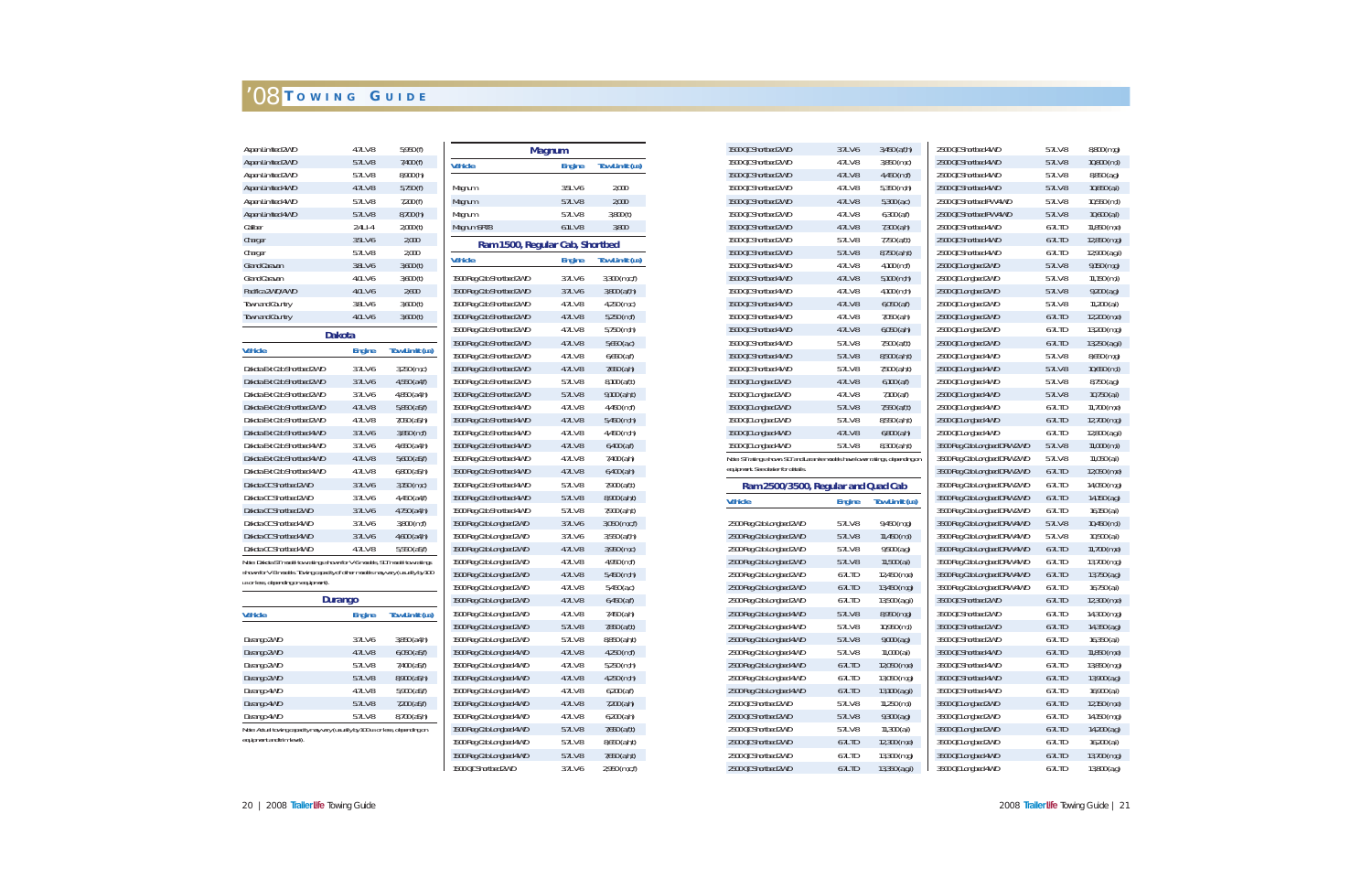| 3500 QC Longbed 4WD                                                         | 6.7L TD       | $16,800$ (a,i) | Note: Actual   |
|-----------------------------------------------------------------------------|---------------|----------------|----------------|
| 3500 QC Longbed DRW 2WD                                                     | 5.7LV-8       | $10,700$ (m,i) | equipment ar   |
| 3500 QC Longbed DRW 2WD                                                     | 5.7LV-8       | $10,750$ (a,i) |                |
| 3500 QC Longbed DRW 2WD                                                     | 6.7L TD       | $11,750$ (m,e) | <b>Vehicle</b> |
| 3500 QC Longbed DRW 2WD                                                     | 6.7L TD       | 13,750 (m,g)   |                |
| 3500 QC Longbed DRW 2WD                                                     | 6.7L TD       | 13,850 (a,g)   | 3500 Reg C     |
| 3500 QC Longbed DRW 2WD                                                     | 6.7L TD       | $15,850$ (a,i) | 3500 Reg C     |
| 3500 QC Longbed DRW 4WD                                                     | 5.7LV-8       | $10,300$ (m,i) | 3500 Reg C     |
| 3500 QC Longbed DRW 4WD                                                     | 5.7LV-8       | $10,400$ (a,i) | 3500 Reg C     |
| 3500 QC Longbed DRW 4WD                                                     | 6.7L TD       | $11,350$ (m,e) | 3500 Reg C     |
| 3500 QC Longbed DRW 4WD                                                     | 6.7L TD       | 13,350 (m,g)   | 3500 Reg C     |
| 3500 QC Longbed DRW 4WD                                                     | 6.7L TD       | 13,450 (a,g)   | 3500 Reg C     |
| 3500 QC Longbed DRW 4WD                                                     | 6.7L TD       | $16,450$ (a,i) | 3500 Reg C     |
| PW=Power Wagon. Note: Actual towing capacity may vary (usually by 150 LB or |               |                | 3500 Reg C     |
| less, depending on equipment and trim level).                               |               |                | 3500 Reg C     |
| Ram 1500/2500/3500 Mega Cab                                                 |               |                | 3500 Reg C     |
| <b>Vehicle</b>                                                              | <b>Engine</b> | Tow Limit (LB) | 3500 Reg C     |
|                                                                             |               |                | 3500 Reg C     |
| 1500 2WD                                                                    | 5.7LV-8       | 7,900 (a,g)    | 3500 Reg C     |
| 1500 2WD                                                                    | 5.7LV-8       | 8,900 (a,i)    | 3500 Reg C     |
| 1500 4WD                                                                    | 5.7LV-8       | 7,450 (a,g)    | 3500 Reg C     |
| 1500 4WD                                                                    | 5.7LV-8       | 8,450 (a,i)    | 3500 QC 2V     |
| 2500 2WD                                                                    | 5.7LV-8       | 8,800 (a,g)    | 3500 QC 2V     |
| 2500 2WD                                                                    | 5.7LV-8       | $10,800$ (a,i) | 3500 QC 2V     |
| 2500 2WD                                                                    | 6.7L TD       | $11,800$ (m,e) | 3500 QC DI     |
| 2500 2WD                                                                    | 6.7L TD       | 12,800 (m,g)   | 3500 QC DI     |
| 2500 2WD                                                                    | 6.7L TD       | 12,850 (a,g,i) | 3500 QC DI     |
| 2500 4WD                                                                    | 5.7LV-8       | $8,400$ (a,g)  | 3500 QC DI     |
| 2500 4WD                                                                    | 5.7LV-8       | 10,400 (a,i)   | 3500 QC DI     |
| 2500 4WD                                                                    | 6.7L TD       | 11,400 (m,e)   | 3500 QC 4V     |
| 2500 4WD                                                                    | 6.7L TD       | 12,400 (m,g)   | 3500 QC 4V     |
| 2500 4WD                                                                    | 6.7L TD       | 12,450 (a,g,i) | 3500 QC 4V     |
| 3500 2WD                                                                    | 6.7L TD       | 11,800 (m,e)   | 3500 QC DI     |
| 3500 2WD                                                                    | 6.7L TD       | 13,800 (m,g)   | 3500 QC DI     |
| 3500 2WD                                                                    | 6.7L TD       | 13,900 (a,g)   | 3500 QC DI     |
| 3500 2WD                                                                    | 6.7L TD       | $15,900$ (a,i) | 3500 QC DI     |
| 3500 2WD DRW                                                                | 6.7L TD       | $11,450$ (m,e) | 3500 QC DI     |
| 3500 2WD DRW                                                                | 6.7L TD       | 13,450 (m,g)   | D              |
| 3500 2WD DRW                                                                | 6.7L TD       | 13,550 (a,g)   | <b>Vehicle</b> |
| 3500 2WD DRW                                                                | 6.7L TD       | $15,550$ (a,i) |                |
| 3500 4WD                                                                    | 6.7L TD       | 11,400 (m,e)   | 4500 Reg C     |
| 3500 4WD                                                                    | 6.7L TD       | 13,400 (m,g)   | 4500 Reg C     |
| 3500 4WD                                                                    | 6.7L TD       | 13,500 (a,g)   | 4500 Reg C     |
| 3500 4WD                                                                    | 6.7L TD       | $16,500$ (a,i) | 4500 Reg C     |
| 3500 4WD DRW                                                                | 6.7L TD       | $11,050$ (m,e) | 4500 QC DI     |
| 3500 4WD DRW                                                                | 6.7L TD       | 13,050 (m,g)   | 4500 QC DI     |
| 3500 4WD DRW                                                                | 6.7L TD       | 13,100 (a,g)   | 4500 QC DI     |
| 3500 4WD DRW                                                                | 6.7L TD       | 16,100 (a,i)   | 4500 QC DI     |

| Dodge Ram 3500 Chassis Cab      |               |                       |
|---------------------------------|---------------|-----------------------|
| <b>Vehicle</b>                  | <b>Engine</b> | <b>Tow Limit (LB)</b> |
| 3500 Reg Cab 2WD                | 6.7L TD       | $14,600$ (m,g)        |
| 3500 Reg Cab 2WD                | 6.7L TD       | $16,600$ (m,i)        |
| 3500 Reg Cab 2WD                | 6.7L TD       | 16,600 (a6,i)         |
| 3500 Reg Cab DRW 2WD            | 5.7LV-8       | 13,000 (m,i)          |
| 3500 Reg Cab DRW 2WD            | 5.7LV-8       | $11,000$ (a5,i)       |
| 3500 Reg Cab DRW 2WD            | $6.7L$ TD     | 14,300 (m,g)          |
| 3500 Reg Cab DRW 2WD            | 6.7L TD       | $16,300$ (m,i)        |
| 3500 Rea Cab DRW 2WD            | $6.7L$ TD     | 16,300 (a6,I)         |
| 3500 Reg Cab 4WD                | 6.7L TD       | 14,250 (m,g)          |
| 3500 Reg Cab 4WD                | 6.7L TD       | $16,250$ (m,i)        |
| 3500 Reg Cab 4WD                | 6.7L TD       | 16,250 (a6,i)         |
| 3500 Reg Cab. DRW 4WD           | 5.7LV-8       | 12,700 (m,i)          |
| 3500 Reg Cab. DRW 4WD           | 5.7LV-8       | $10,850$ (a5,i)       |
| 3500 Reg Cab. DRW 4WD           | 6.7L TD       | 14,000 (m,g)          |
| 3500 Reg Cab. DRW 4WD           | 6.7L TD       | 16,000 (m,i)          |
| 3500 Reg Cab. DRW 4WD           | 6.7L TD       | 16,000 (a6,i)         |
| 3500 OC 2WD                     | 6.7L TD       | 14,350 (m,g)          |
| 3500 QC 2WD                     | 6.7L TD       | $16,350$ (m,i)        |
| 3500 QC 2WD                     | 6.7L TD       | 16,300 (a6,i)         |
| 3500 QC DRW 2WD                 | 5.7LV-8       | 12,800 (m,i)          |
| 3500 OC DRW 2WD                 | 5.7LV-8       | 10,750 (a5,i)         |
| 3500 QC DRW 2WD                 | 6.7L TD       | 14,050 (m,g)          |
| 3500 OC DRW 2WD                 | 6.7L TD       | $16,050$ (m,i)        |
| 3500 QC DRW 2WD                 | 6.7L TD       | 16,000 (a6,l)         |
| 3500 QC 4WD                     | 6.7L TD       | 14,050 (m,g)          |
| 3500 QC 4WD                     | 6.7L TD       | $16,050$ (m,i)        |
| 3500 OC 4WD                     | 6.7L TD       | 16,000 (a6,i)         |
| 3500 QC DRW 4WD                 | 5.7LV-8       | 12,400 (m,i)          |
| 3500 OC DRW 4WD                 | 5.7LV-8       | 10,400 (a5,i)         |
| 3500 QC DRW 4WD                 | 6.7L TD       | 13,750 (m,g)          |
| 3500 OC DRW 4WD                 | 6.7L TD       | $15,750$ (m,i)        |
| 3500 QC DRW 4WD                 | 6.7L TD       | 15,700 (a6,i)         |
| Dodge Ram 4500/5500 Chassis Cab |               |                       |
| Vehicle                         | <b>Engine</b> | <b>Tow Limit (LB)</b> |
| 4500 Reg Cab DRW 2WD            | 6.7L TD       | 18,450 (m,l,k)        |
| 4500 Reg Cab DRW 2WD            | 6.7L TD       | 18,350 (a6,k,n)       |
| 4500 Reg Cab DRW 4WD            | 6.7L TD       | 18,050 (m,l,k)        |
| 4500 Reg Cab DRW 4WD            | 6.7L TD       | 18,000 (a6,k,n)       |
| 4500 QC DRW 2WD                 | 6.7L TD       | 18,000 (m,l,k)        |
| 4500 QC DRW 2WD                 | 6.7L TD       | 17,950 (a6,k,n)       |
| 4500 QC DRW 4WD                 | 6.7L TD       | $17,650$ (m,l,k)      |
| 4500 QC DRW 4WD                 | 6.7L TD       | 17,550 (a6,k,n)       |
| 5500 Reg Cab DRW 2WD            | 6.7L TD       | 18,450 (m,k,n)        |

| 5500 Reg Cab DRW 2WD                                                                                                              | 6.7L TD                   | $18,400$ (a6,n)       | Edge, Escap                     |
|-----------------------------------------------------------------------------------------------------------------------------------|---------------------------|-----------------------|---------------------------------|
| 5500 Reg Cab DRW 4WD                                                                                                              | 6.7L TD                   | 18,100 (m,k,n)        | <b>Vehicle</b>                  |
| 5500 Reg Cab DRW 4WD                                                                                                              | 6.7L TD                   | 18,050 (a6,n)         |                                 |
| 5500 QC DRW 2WD                                                                                                                   | 6.7L TD                   | 18,050 (m,k,n)        | Edge                            |
| 5500 QC DRW 2WD                                                                                                                   | 6.7L TD                   | 18,000 (a6,n)         | Edge                            |
| 5500 QC DRW 4WD                                                                                                                   | 6.7L TD                   | 17,650 (m,k,n)        | Escape 2WD/4WD                  |
| 5500 QC DRW 4WD                                                                                                                   | 6.7L TD                   | 17,600 (a6,n)         | <b>Explorer 2WD</b>             |
| Note: 60-inch cab-to-axle ratings shown for ST model. Greater cab-to-axle                                                         |                           |                       | <b>Explorer 2WD</b>             |
| lengths may reduce rating by as much as 300 LB. SLT and Laramie trim levels may<br>reduce rating further. See dealer for details. |                           |                       | <b>Explorer 2WD</b>             |
| Manufacturer's Note: Maximum trailer weight must be reduced by the weight of the                                                  |                           |                       | <b>Explorer 2WD</b>             |
| applied body and optional equipment. Ratings based on 150 LB for driver.                                                          |                           |                       | <b>Explorer 4WD</b>             |
|                                                                                                                                   | <b>Sprinter</b>           |                       | <b>Explorer 4WD</b>             |
| <b>Vehicle</b>                                                                                                                    |                           |                       | Explorer 4WD                    |
|                                                                                                                                   | <b>Engine</b>             | Tow Limit (LB)        | <b>Explorer 4WD</b>             |
| Sprinter                                                                                                                          | All                       | 5,000                 | Sport Trac 2WD                  |
|                                                                                                                                   | Ford                      |                       | Sport Trac 2WD                  |
|                                                                                                                                   |                           |                       | Sport Trac 4WD                  |
|                                                                                                                                   | <b>E-Series Van/Wagon</b> |                       | Sport Trac 4WD                  |
| <b>Vehicle</b>                                                                                                                    | <b>Engine</b>             | <b>Tow Limit (LB)</b> | <b>Expedition 2WD</b>           |
|                                                                                                                                   |                           |                       | <b>Expedition 2WD</b>           |
| E-150 Van                                                                                                                         | 4.6L V-8                  | 6,000(g)              | <b>Expedition 4WD</b>           |
| E-150 Van                                                                                                                         | 4.6L V-8                  | $6,500$ (i)           | <b>Expedition 4WD</b>           |
| E-150 Van                                                                                                                         | 5.4L V-8                  | 6,500(f)              | <b>Expedition EL 2WD</b>        |
| E-150 Van                                                                                                                         | 5.4L V-8                  | $7,500$ (g)           | <b>Expedition EL 2WD</b>        |
| E-250 Van                                                                                                                         | 4.6L V-8                  | 6,000(g)              | <b>Expedition EL 4WD</b>        |
| E-250 Van                                                                                                                         | 4.6L V-8                  | $6,500$ (i)           | <b>Expedition EL 4WD</b>        |
| E-250 Van                                                                                                                         | 5.4L V-8                  | 7,400 (g)             | *Deduct 500 LB with auxiliary c |
| E-250 Ext Van                                                                                                                     | 4.6LV-8                   | 5,900(g)              |                                 |
| E-250 Ext Van                                                                                                                     | 4.6L V-8                  | $6,400$ (i)           | <b>Vehicle</b>                  |
| E-250 Ext Van                                                                                                                     | 5.4LV-8                   | 7,400 (g)             |                                 |
| $E-350$                                                                                                                           | 5.4L V-8                  | 7,400 (g or i)        | Reg Cab 2WD 6' Bed              |
| $E-350$                                                                                                                           | 6.8L V-10                 | 9,200(g)              | Reg Cab 2WD 6' Bed              |
| $E-350$                                                                                                                           | 6.8L V-10                 | $10,000$ (i)          | Reg Cab 2WD 6' Bed              |
| $E-350$                                                                                                                           | <b>6.0LTD</b>             | 9,600(r,f)            | Reg Cab 2WD 6' Bed              |
| $E-350$                                                                                                                           | 6.0L TD                   | $10,000$ (i)          | Reg Cab 2WD 6' Bed              |
| E-350 Ext                                                                                                                         | 5.4LV-8                   | 7,200 (g or i)        | Reg Cab 4WD 6' Bed              |
| E-350 Ext                                                                                                                         | 6.8L V-10                 | 9,000(g)              | Reg Cab 4WD 6' Bed              |
| E-350 Ext                                                                                                                         | 6.8L V-10                 | $10,000$ (i)          | Reg Cab 4WD 6' Bed              |
| E-350 Ext                                                                                                                         | 6.0L TD                   | 9,400 (f)             | Reg Cab 4WD 6' Bed              |
| E-350 Ext                                                                                                                         | 6.0L TD                   | 10,000(i)             | Reg Cab 2WD 7' Bed              |
| E-150 Wagon                                                                                                                       | 4.6LV-8                   | 6,100(i)              | Reg Cab 2WD 7' Bed              |
| E-150 Wagon                                                                                                                       | 5.4LV-8                   | 6,000(f)              | Reg Cab 2WD 7' Bed              |
| E-150 Wagon                                                                                                                       | 5.4L V-8                  | 7,000(g)              | Reg Cab 2WD 7' Bed              |
| E-350 Wagon                                                                                                                       | 5.4L V-8                  | 6,700(g)              | Reg Cab 4WD 7' Bed              |
| E-350 Wagon                                                                                                                       | 6.0L TD                   | 9,000(f)              | Reg Cab 4WD 7' Bed              |
| E-350 Wagon                                                                                                                       | 6.0L TD                   | 10,000 (i)            | Reg Cab 4WD 7' Bed              |
| E-350 Ext Wagon                                                                                                                   | 5.4LV-8                   | 6,500(g)              | Reg Cab 4WD 7' Bed              |
| Manufacturer's Note: For maximum trailer weights with Crew Van, deduct 200 LB<br>(except with 18,500 and 20,000-LB GCWR).         |                           |                       | SuperCab 2WD 6' Bed             |
|                                                                                                                                   |                           |                       | SuperCab 2MD 6' Red             |

22 | 2008 Trailer Life Towing Guide

| <b>Edge, Escape, Explorer, Expedition</b>      |               |                       |
|------------------------------------------------|---------------|-----------------------|
| <b>Vehicle</b>                                 | <b>Engine</b> | <b>Tow Limit (LB)</b> |
| Edge                                           | 3.5LV-6       | 2,000                 |
| Edge                                           | 3.5LV-6       | 3,500(t)              |
| Escape 2WD/4WD                                 | 3.0LV-6       | 3,500(t)              |
| <b>Explorer 2WD</b>                            | 4.0LV-6       | 3,500(r)              |
| <b>Explorer 2WD</b>                            | 4.0LV-6       | $5,395$ (s,t)         |
| <b>Explorer 2WD</b>                            | 4.6L V-8      | 3,500(r)              |
| <b>Explorer 2WD</b>                            | 4.6L V-8      | 7,310 $(r,t)^*$       |
| Explorer 4WD                                   | 4.0LV-6       | 3,500(r)              |
| Explorer 4WD                                   | 4.0LV-6       | $5,225$ (s,t)         |
| Explorer 4WD                                   | 4.6L V-8      | 3,500(r)              |
| Explorer 4WD                                   | 4.6L V-8      | 7,130 $(r,t)^*$       |
| Sport Trac 2WD                                 | 4.0LV-6       | $5,260$ (s)           |
| Sport Trac 2WD                                 | 4.6L V-8      | 7,160(r)              |
| Sport Trac 4WD                                 | 4.0LV-6       | 5,090(s)              |
| Sport Trac 4WD                                 | 4.6L V-8      | 7,000(r)              |
| <b>Expedition 2WD</b>                          | 5.4LV-8       | 6,000(p)              |
| <b>Expedition 2WD</b>                          | 5.4L V-8      | 9,200(t)              |
| <b>Expedition 4WD</b>                          | 5.4LV-8       | 6,000(s)              |
| <b>Expedition 4WD</b>                          | 5.4LV-8       | 9,000(s,t)            |
| <b>Expedition EL 2WD</b>                       | 5.4L V-8      | 6,000(s)              |
| <b>Expedition EL 2WD</b>                       | 5.4LV-8       | 9,000(s,t)            |
| <b>Expedition EL 4WD</b>                       | 5.4LV-8       | 6,000(s)              |
| <b>Expedition EL 4WD</b>                       | 5.4L V-8      | $8,750$ (s,t)         |
| *Deduct 500 LB with auxiliary climate control. |               |                       |
|                                                | Ranger        |                       |
| <b>Vehicle</b>                                 | <b>Engine</b> | Tow Limit (LB)        |
| Reg Cab 2WD 6' Bed                             | $2.3LI-4$     | $2,240$ (a,i)         |
| Reg Cab 2WD 6' Bed                             | 3.0LV-6       | $2,600$ (a,g)         |
| Reg Cab 2WD 6' Bed                             | 3.0LV-6       | 2,640 (m,g)           |
| Reg Cab 2WD 6' Bed                             | 3.0LV-6       | 2,520 (a,i) (1)       |
| Reg Cab 2WD 6' Bed                             | 3.0LV-6       | $2,580$ (m,i) $(1)$   |
| Reg Cab 4WD 6' Bed                             | 3.0LV-6       | 2,320 (a,g or i)      |
| Reg Cab 4WD 6' Bed                             | 3.0LV-6       | 2,360 (m,g or i)      |
| Reg Cab 4WD 6' Bed                             | 4.0LV-6       | 5,740 (a,g or i)      |
| Reg Cab 4WD 6' Bed                             | 4.0LV-6       | 3,280 (m,g or i)      |
| Reg Cab 2WD 7' Bed                             | $2.3L1 - 4$   | 2,220 (a,i)           |
| Reg Cab 2WD 7' Bed                             | 3.0LV-6       | $2,560$ (a,g)         |
| Reg Cab 2WD 7' Bed                             | 3.0LV-6       | $2,600$ (m,g)         |
| Reg Cab 2WD 7' Bed                             | 4.OL V-6      | $6,000$ (a,f)         |
| Reg Cab 4WD 7' Bed                             | 3.0LV-6       | 2,260 (a,g or i)      |
| Reg Cab 4WD 7' Bed                             | 3.0LV-6       | 2,300 (m,g or i)      |
| Reg Cab 4WD 7' Bed                             | 4.0LV-6       | 5,680 (a,g or i)      |
| Reg Cab 4WD 7' Bed                             | 4.0LV-6       | 3,240 (m,g or i)      |
| SuperCab 2WD 6' Bed                            | $2.3LI-4$     | 2,080 (a,i)           |
| SuperCab 2WD 6' Bed                            | 3.0LV-6       | $2,420$ (a,g)         |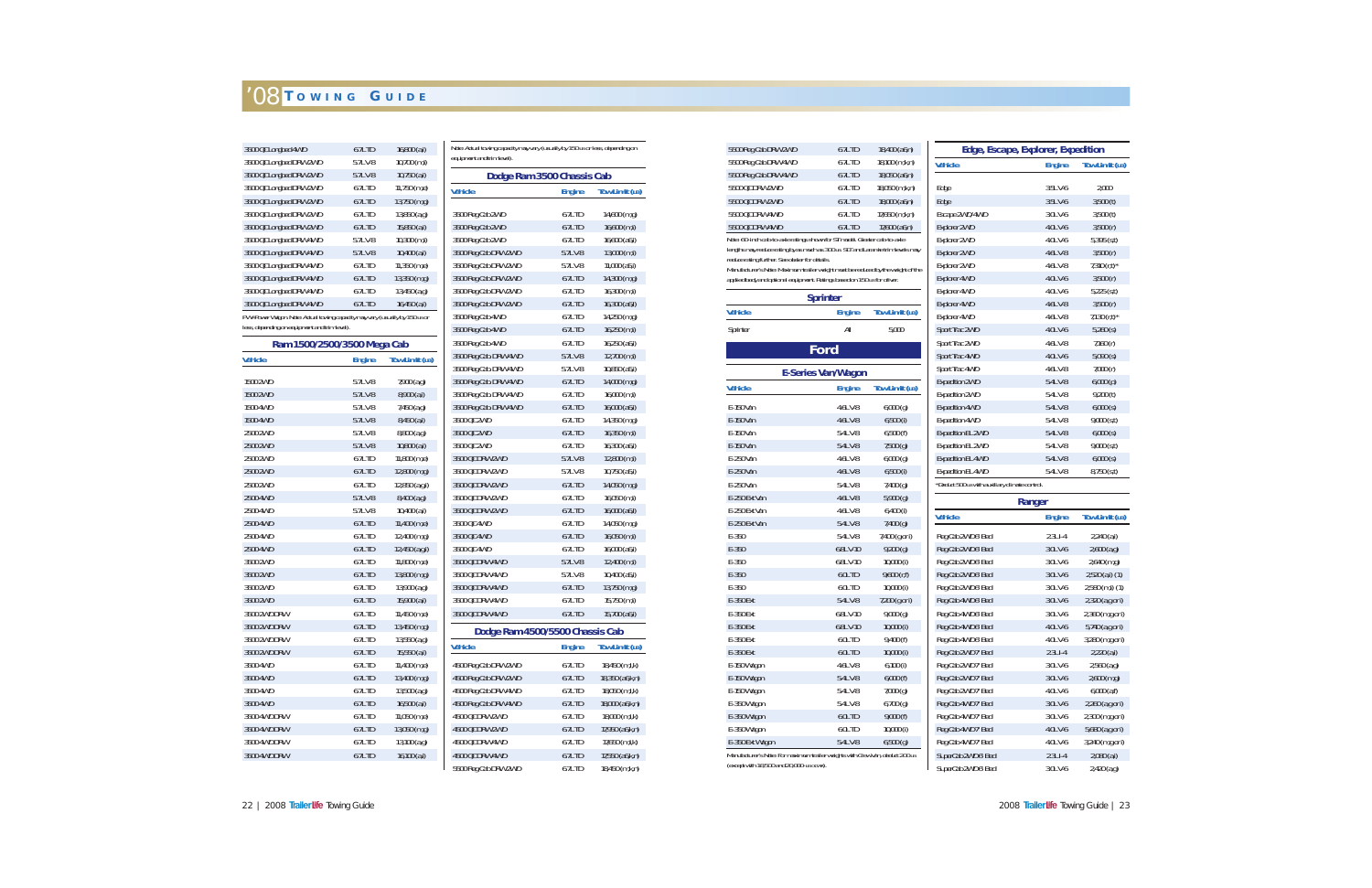| SuperCab 2WD 6' Bed              | 3.0LV-6       | 2,460 (m,g)              | F-150 SuperCab 4WD 5.5' Bed                                                                             | 5.4LV-8             | 7,900 (a,g)                       |
|----------------------------------|---------------|--------------------------|---------------------------------------------------------------------------------------------------------|---------------------|-----------------------------------|
| SuperCab 2WD 6' Bed              | 3.0LV-6       | $2,280$ (m,i) (1)        | F-150 SuperCab 4WD 6.5' Bed                                                                             | 4.6L V-8            | $6,200$ $(a,f)$                   |
| SuperCab 2WD 6' Bed              | 4.0LV-6       | $5,860$ (a,f)            | F-150 SuperCab 4WD 6.5' Bed                                                                             | 4.6L V-8            | $6,700$ (a,g)                     |
| SuperCab 2WD 6' Bed              | 4.0LV-6       | 3,400 (m,f)              | F-150 SuperCab 4WD 6.5' Bed                                                                             | 5.4LV-8             | $8,400$ (a,f)                     |
| SuperCab 2WD 6' Bed              | 4.0LV-6       | $3,220$ (m,f) $(1)$      | F-150 SuperCab 4WD 6.5' Bed                                                                             | 5.4L V-8            | $9,400$ (a,g)                     |
| SuperCab 4WD 6' Bed              | 4.0LV-6       | 5,600 (a,g or i)         | F-150 SuperCab 4WD 8' Bed                                                                               | 5.4LV-8             | $9,300$ (a,i)                     |
| SuperCab 4WD 6' Bed              | 4.0LV-6       | 3,140 (m,g or i)         | F-150 SuperCrew 2WD 5.5' Bed                                                                            | 4.6L V-8            | $6,400$ (a,f)                     |
| (1) Ranger Sport only.           |               |                          | F-150 SuperCrew 2WD 5.5' Bed                                                                            | 4.6LV-8             | $6,900$ $(a,g)$                   |
| <b>F-150 Conventional Towing</b> |               |                          | F-150 SuperCrew 2WD 5.5' Bed                                                                            | 5.4L V-8            | $8,600$ (a,f)                     |
| <b>Vehicle</b>                   | <b>Engine</b> | <b>Tow Limit (LB)</b>    | F-150 SuperCrew 2WD 5.5' Bed<br>F-150 SuperCrew 2WD 5.5' Bed                                            | 5.4LV-8<br>5.4L V-8 | $9,500$ (a,g)<br>$5,300 (a, g)^*$ |
| F-150 Reg Cab 2WD 6.5' Bed       | 4.2LV-6       | $5,200$ (a,f)            | F-150 SuperCrew 2WD 6.5' Bed                                                                            | 4.6L V-8            | $6,300$ (a,f)                     |
| F-150 Reg Cab 2WD 6.5' Bed       | 4.2LV-6       | $5,700$ (a,g)            | F-150 SuperCrew 2WD 6.5' Bed                                                                            | 4.6L V-8            | $6,800$ (a,g)                     |
| F-150 Reg Cab 2WD 6.5' Bed       | 4.2LV-6       | $2,400$ (m) <sup>*</sup> | F-150 SuperCrew 2WD 6.5' Bed                                                                            | 5.4LV-8             | $8,500$ (a,f)                     |
| F-150 Reg Cab 2WD 6.5' Bed       | 4.2LV-6       | $3,700$ (m,f)            | F-150 SuperCrew 2WD 6.5' Bed                                                                            | 5.4L V-8            | $9,500$ (a,g)                     |
| F-150 Reg Cab 2WD 6.5' Bed       | 4.6L V-8      | $6,600$ (a,f)            | F-150 SuperCrew 4WD 5.5' Bed                                                                            | 4.6LV-8             | $6,600$ (a,g)                     |
| F-150 Reg Cab 2WD 6.5' Bed       | 4.6LV-8       | $7,100$ $(a,g)$          | F-150 SuperCrew 4WD 5.5' Bed                                                                            | 5.4L V-8            | $8,300$ (a,f)                     |
| F-150 Reg Cab 2WD 6.5' Bed       | 5.4LV-8       | 8,000 (a,f)              | F-150 SuperCrew 4WD 5.5' Bed                                                                            | 5.4LV-8             | $9,300$ (a,g)                     |
| F-150 Reg Cab 2WD 6.5' Bed       | 5.4LV-8       | $8,500$ (a,g)            | F-150 SuperCrew 4WD 5.5' Bed                                                                            | 5.4L V-8            | $5,100$ (a,g)                     |
| F-150 Reg Cab 2WD 8' Bed         | 4.2LV-6       | $5,100$ (a,f)            | F-150 SuperCrew 4WD 6.5' Bed                                                                            | 4.6LV-8             | $6,600$ (a,g)                     |
| F-150 Reg Cab 2WD 8' Bed         | 4.2LV-6       | $5,600$ (a,g)            | F-150 SuperCrew 4WD 6.5' Bed                                                                            | 5.4L V-8            | 8,200 (a,f)                       |
| F-150 Reg Cab 2WD 8' Bed         | 4.2LV-6       | $2,300$ (m) <sup>*</sup> | F-150 SuperCrew 4WD 6.5' Bed                                                                            | 5.4LV-8             | $9,200$ (a,g)                     |
| F-150 Reg Cab 2WD 8' Bed         | 4.2LV-6       | $3,600$ (m,f)            | Manufacturer's Note: Reduce maximum trailer weight by 500 LB on models with                             |                     |                                   |
| F-150 Reg Cab 2WD 8' Bed         | 4.6L V-8      | $6,700$ (a,f)            | or 20-inch wheels. *Harley Davidson model. (4) = Available with XLT Trim and                            |                     |                                   |
| F-150 Reg Cab 2WD 8' Bed         | 4.6LV-8       | $7,200$ (a,g)            | LT245/75R17E A/T BSW tires only. $(5)$ = Available with XL Trim and<br>LT245/70R17E A/T BSW tires only. |                     |                                   |
| F-150 Reg Cab 2WD 8' Bed         | 5.4L V-8      | $8,900$ (a,f)            |                                                                                                         |                     |                                   |
| F-150 Reg Cab 2WD 8' Bed         | 5.4LV-8       | $9,800$ (a,g)            | F-150 Fifth-Wheel Towing,                                                                               |                     |                                   |
| F-150 Reg Cab 2WD 8' Bed         | 5.4LV-8       | 10,400 (a,i) (4)         | <b>Automatic Transmission</b>                                                                           |                     |                                   |
| F-150 Reg Cab 2WD 8' Bed         | 5.4LV-8       | $11,000$ (a,i) (5)       | <b>Vehicle</b>                                                                                          | <b>Engine</b>       | <b>Tow Limit (LB</b>              |
| F-150 Reg Cab 4WD 6.5' Bed       | 4.6L V-8      | $6,300$ (a,f)            | F-150 Reg Cab 2WD 6.5' Bed                                                                              | 4.2LV-6             | 5,200(f)                          |
| F-150 Reg Cab 4WD 6.5' Bed       | 4.6LV-8       | $6,800$ $(a,g)$          | F-150 Reg Cab 2WD 6.5' Bed                                                                              | 4.2LV-6             | $5,700$ (g)                       |
| F-150 Reg Cab 4WD 6.5' Bed       | 5.4LV-8       | $7,700$ (a,f)            | F-150 Reg Cab 2WD 6.5' Bed                                                                              | 4.6L V-8            | 6,600(f)                          |
| F-150 Reg Cab 4WD 6.5' Bed       | 5.4L V-8      | 8,200 (a.g)              | F-150 Reg Cab 2WD 6.5' Bed                                                                              | 4.6L V-8            | $7,100$ (g)                       |
| F-150 Reg Cab 4WD 8' Bed         | 4.6L V-8      | $6,400$ (a.f)            | F-150 Reg Cab 2WD 6.5' Bed                                                                              | 5.4L V-8            | 8,000(f)                          |
| F-150 Reg Cab 4WD 8' Bed         | 4.6LV-8       | $6,900$ $(a,g)$          | F-150 Reg Cab 2WD 6.5' Bed                                                                              | 5.4L V-8            | 8,500(g)                          |
| F-150 Reg Cab 4WD 8' Bed         | 5.4LV-8       | 8,600 (a,f)              | F-150 Reg Cab 2WD 8' Bed                                                                                | 4.2LV-6             | 5,100(f)                          |
| F-150 Reg Cab 4WD 8' Bed         | 5.4LV-8       | $9,500$ (a,g,i)          | F-150 Reg Cab 2WD 8' Bed                                                                                | 4.2LV-6             | 5,600(g)                          |
| F-150 SuperCab 2WD 5.5' Bed      | 4.6L V-8      | $6,400$ (a,f)            | F-150 Reg Cab 2WD 8' Bed                                                                                | 4.6L V-8            | 6,700(f)                          |
| F-150 SuperCab 2WD 5.5' Bed      | 4.6L V-8      | $6,900$ $(a,g)$          | F-150 Reg Cab 2WD 8' Bed                                                                                | 4.6LV-8             | 7,200 (g)                         |
| F-150 SuperCab 2WD 5.5' Bed      | 5.4LV-8       | 7,700 (a,f)              | F-150 Reg Cab 2WD 8' Bed                                                                                | 5.4LV-8             | 8,900 (f)                         |
| F-150 SuperCab 2WD 5.5' Bed      | 5.4LV-8       | 8,200 (a,g)              | F-150 Reg Cab 2WD 8' Bed                                                                                | 5.4LV-8             | 9,800(g)                          |
| F-150 SuperCab 2WD 6.5' Bed      | 4.6LV-8       | $6,500$ (a,f)            | F-150 Reg Cab 2WD 8' Bed                                                                                | 5.4LV-8             | 10,400 (i) (4)                    |
| F-150 SuperCab 2WD 6.5' Bed      | 4.6L V-8      | 7,700 (a,g)              | F-150 Reg Cab 2WD 8' Bed                                                                                | 5.4L V-8            | $11,000$ (i) $(5)$                |
| F-150 SuperCab 2WD 6.5' Bed      | 5.4LV-8       | $8,700$ (a,f)            | F-150 Reg Cab 4WD 6.5' Bed                                                                              | 4.6LV-8             | 6,300(f)                          |
| F-150 SuperCab 2WD 6.5' Bed      |               | $9,500$ (a,g)            | F-150 Reg Cab 4WD 6.5' Bed                                                                              | $4.6LV-8$           | 6,800(g)                          |
| F-150 SuperCab 2WD 8' Bed        | 5.4L V-8      |                          |                                                                                                         |                     |                                   |
|                                  | 5.4L V-8      | $9,500$ (a,i)            | F-150 Reg Cab 4WD 6.5' Bed                                                                              | 5.4L V-8            | 7,700(f)                          |
| F-150 SuperCab 4WD 5.5' Bed      | $4.6LV-8$     | 6,100 (a,f)              | F-150 Reg Cab 4WD 6.5' Bed                                                                              | 5.4LV-8             | 8,200(g)                          |
| F-150 SuperCab 4WD 5.5' Bed      | 4.6L V-8      | $6,600$ (a,g)            | F-150 Reg Cab 4WD 8' Bed                                                                                | 4.6L V-8            | 6,400(f)                          |

| F-150 SuperCab 4WD 6.5' Bed                                                                                                                                                                                          | 4.6LV-8       | $6,200$ $(a,f)$            |
|----------------------------------------------------------------------------------------------------------------------------------------------------------------------------------------------------------------------|---------------|----------------------------|
| F-150 SuperCab 4WD 6.5' Bed                                                                                                                                                                                          | 4.6LV-8       | $6,700$ (a,g)              |
| F-150 SuperCab 4WD 6.5' Bed                                                                                                                                                                                          | 5.4LV-8       | 8,400 (a,f)                |
| F-150 SuperCab 4WD 6.5' Bed                                                                                                                                                                                          | 5.4LV-8       | $9,400$ (a,g)              |
| F-150 SuperCab 4WD 8' Bed                                                                                                                                                                                            | 5.4LV-8       | $9,300$ (a,i)              |
| F-150 SuperCrew 2WD 5.5' Bed                                                                                                                                                                                         | 4.6LV-8       | $6,400$ (a,f)              |
| F-150 SuperCrew 2WD 5.5' Bed                                                                                                                                                                                         | 4.6LV-8       | $6,900$ $(a,g)$            |
| F-150 SuperCrew 2WD 5.5' Bed                                                                                                                                                                                         | 5.4LV-8       | $8,600$ (a,f)              |
| F-150 SuperCrew 2WD 5.5' Bed                                                                                                                                                                                         | 5.4LV-8       | $9,500$ (a,g)              |
| F-150 SuperCrew 2WD 5.5' Bed                                                                                                                                                                                         | 5.4LV-8       | 5,300 $(a,q)^*$            |
| F-150 SuperCrew 2WD 6.5' Bed                                                                                                                                                                                         | 4.6LV-8       | $6,300$ $(a,f)$            |
| F-150 SuperCrew 2WD 6.5' Bed                                                                                                                                                                                         | 4.6L V-8      | $6,800$ (a,g)              |
| F-150 SuperCrew 2WD 6.5' Bed                                                                                                                                                                                         | 5.4LV-8       | 8,500 (a,f)                |
| F-150 SuperCrew 2WD 6.5' Bed                                                                                                                                                                                         | 5.4LV-8       | $9,500$ (a,g)              |
| F-150 SuperCrew 4WD 5.5' Bed                                                                                                                                                                                         | 4.6LV-8       | $6,600$ (a,g)              |
| F-150 SuperCrew 4WD 5.5' Bed                                                                                                                                                                                         | 5.4LV-8       | 8,300 (a,f)                |
| F-150 SuperCrew 4WD 5.5' Bed                                                                                                                                                                                         | 5.4LV-8       | $9,300$ (a,g)              |
| F-150 SuperCrew 4WD 5.5' Bed                                                                                                                                                                                         | 5.4LV-8       | $5,100$ (a,g)              |
| F-150 SuperCrew 4WD 6.5' Bed                                                                                                                                                                                         | 4.6L V-8      | $6,600$ $(a,g)$            |
| F-150 SuperCrew 4WD 6.5' Bed                                                                                                                                                                                         | 5.4LV-8       | $8,200$ (a,f)              |
| F-150 SuperCrew 4WD 6.5' Bed                                                                                                                                                                                         | 5.4LV-8       | $9,200$ (a,g)              |
| or 20-inch wheels. *Harley Davidson model. $(4)$ = Available with XLT Trim and<br>LT245/75R17E A/T BSW tires only. (5) = Available with XL Trim and<br>LT245/70R17E A/T BSW tires only.<br>F-150 Fifth-Wheel Towing, |               |                            |
| <b>Automatic Transmission</b>                                                                                                                                                                                        |               |                            |
| <b>Vehicle</b>                                                                                                                                                                                                       | <b>Engine</b> |                            |
| F-150 Reg Cab 2WD 6.5' Bed                                                                                                                                                                                           | 4.2LV-6       | 5,200(f)                   |
| F-150 Reg Cab 2WD 6.5' Bed                                                                                                                                                                                           | 4.2LV-6       | $5,700$ (g)                |
| F-150 Reg Cab 2WD 6.5' Bed                                                                                                                                                                                           | 4.6LV-8       | 6,600(f)                   |
| F-150 Reg Cab 2WD 6.5' Bed                                                                                                                                                                                           | 4.6LV-8       | 7,100(g)                   |
| F-150 Reg Cab 2WD 6.5' Bed                                                                                                                                                                                           | 5.4LV-8       | 8,000 (f)                  |
| F-150 Reg Cab 2WD 6.5' Bed                                                                                                                                                                                           | 5.4LV-8       | 8,500(g)                   |
| F-150 Reg Cab 2WD 8' Bed                                                                                                                                                                                             | 4.2LV-6       | 5,100(f)                   |
| F-150 Reg Cab 2WD 8' Bed                                                                                                                                                                                             | 4.2LV-6       | 5,600(g)                   |
| F-150 Reg Cab 2WD 8' Bed                                                                                                                                                                                             | 4.6L V-8      | 6,700(f)                   |
| F-150 Reg Cab 2WD 8' Bed                                                                                                                                                                                             | 4.6LV-8       | 7,200(q)                   |
| F-150 Reg Cab 2WD 8' Bed                                                                                                                                                                                             | 5.4LV-8       | 8,900 (f)                  |
| F-150 Reg Cab 2WD 8' Bed                                                                                                                                                                                             | 5.4L V-8      | $9,800$ (g)                |
| F-150 Reg Cab 2WD 8' Bed                                                                                                                                                                                             | 5.4LV-8       | 10,400 (i) (4)             |
| F-150 Reg Cab 2WD 8' Bed                                                                                                                                                                                             | 5.4LV-8       | $11,000$ (i) $(5)$         |
| F-150 Reg Cab 4WD 6.5' Bed                                                                                                                                                                                           | 4.6LV-8       | 6,300(f)                   |
| F-150 Reg Cab 4WD 6.5' Bed                                                                                                                                                                                           | 4.6LV-8       | Tow Limit (LB)<br>6,800(g) |
| F-150 Reg Cab 4WD 6.5' Bed                                                                                                                                                                                           | 5.4LV-8       | 7,700(f)                   |
| F-150 Reg Cab 4WD 6.5' Bed                                                                                                                                                                                           | 5.4LV-8       | 8,200(g)                   |
| F-150 Reg Cab 4WD 8' Bed                                                                                                                                                                                             | 4.6LV-8       | 6,400(f)                   |

| F-150 Reg Cab 4WD 8' Bed                                                                                                                            | 5.4LV-8  | 8,600(f)      |
|-----------------------------------------------------------------------------------------------------------------------------------------------------|----------|---------------|
| F-150 Reg Cab 4WD 8' Bed                                                                                                                            | 5.4L V-8 | $9,500$ (g,l) |
| F-150 SuperCab 2WD 6.5' Bed                                                                                                                         | 4.6LV-8  | 6,500(f)      |
| F-150 SuperCab 2WD 6.5' Bed                                                                                                                         | 4.6L V-8 | 7,000(g)      |
| F-150 SuperCab 2WD 6.5' Bed                                                                                                                         | 5.4LV-8  | 8,700(f)      |
| F-150 SuperCab 2WD 6.5' Bed                                                                                                                         | 5.4L V-8 | 9,500         |
| F-150 SuperCab 2WD 8' Bed                                                                                                                           | 4.6LV-8  | $9,500$ (i)   |
| F-150 SuperCab 4WD 6.5' Bed                                                                                                                         | 4.6L V-8 | 6,200(f)      |
| F-150 SuperCab 4WD 6.5' Bed                                                                                                                         | 4.6LV-8  | 6,700(g)      |
| F-150 SuperCab 4WD 6.5' Bed                                                                                                                         | 5.4L V-8 | 8,400 (f)     |
| F-150 SuperCab 4WD 6.5' Bed                                                                                                                         | 5.4LV-8  | $9,400$ (g)   |
| F-150 SuperCab 4WD 8' Bed                                                                                                                           | 5.4L V-8 | 9,300(i)      |
| F-150 SuperCrew 2WD 6.5' Bed                                                                                                                        | 4.6LV-8  | 6,300(f)      |
| F-150 SuperCrew 2WD 6.5' Bed                                                                                                                        | 4.6L V-8 | 6,800(g)      |
| F-150 SuperCrew 2WD 6.5' Bed                                                                                                                        | 5.4LV-8  | 8,500(f)      |
| F-150 SuperCrew 2WD 6.5' Bed                                                                                                                        | 5.4L V-8 | $9,500$ (g)   |
| F-150 SuperCrew 4WD 6.5' Bed                                                                                                                        | 4.6LV-8  | 6,600(g)      |
| F-150 SuperCrew 4WD 6.5' Bed                                                                                                                        | 5.4L V-8 | 8,200(f)      |
| F-150 SuperCrew 4WD 6.5' Bed                                                                                                                        | 5.4LV-8  | 9,200(g)      |
| Manufacturer's Note: While F-150 SuperCrew (138.5" wheelbase) and SuperCab                                                                          |          |               |
| (132.5" wheelbase) 5.5' box will accept a fifth-wheel hitch, current fifth-wheel-                                                                   |          |               |
| trailer designs are not compatible with these models without special hitch. Any<br>questions should be referred to the trailer dealer/manufacturer. |          |               |
|                                                                                                                                                     |          |               |

#### **F-250/F-350 Super Duty, Conventional Towing, Automatic Transmission**

| F-250/350 Crew Cab 4WD | 6.4L TD     | $12,500$ (g)     |
|------------------------|-------------|------------------|
| F-350 Reg Cab DRW 2WD  | 5.4LV-8     | 12,100(i)        |
| F-350 Reg Cab DRW 2WD  | $6.8L$ V-10 | $15,000$ (i,j)   |
| F-350 Reg Cab DRW 2WD  | $6.4L$ TD   | 15,000(g, I, j)  |
| F-350 SuperCab DRW 2WD | 5.4L V-8    | $11,700$ (i)     |
| F-350 SuperCab DRW 2WD | $6.8L$ V-10 | 14,600 (i)       |
| F-350 SuperCab DRW 2WD | $6.8L$ V-10 | 15,000(j)        |
| F-350 SuperCab DRW 2WD | 6.4L TD     | 15,000 (g, I, j) |
| F-350 Crew Cab DRW 2WD | 6.8L V-10   | 14,600 (i)       |
| F-350 Crew Cab DRW 2WD | 6.8L V-10   | 15,000(j)        |
| F-350 Crew Cab DRW 2WD | 6.4L TD     | 15,000(g, I, j)  |
| F-350 Reg Cab DRW 4WD  | 5.4LV-8     | $11,700$ (i)     |
| F-350 Reg Cab DRW 4WD  | $6.8L$ V-10 | 14,500 (i)       |
| F-350 Reg Cab DRW 4WD  | $6.8L$ V-10 | $15,000$ (j)     |
| F-350 Reg Cab DRW 4WD  | 6.4L TD     | 15,000 (g,l,j)   |
| F-350 SuperCab DRW 4WD | 5.4LV-8     | $11,300$ (i)     |
| F-350 SuperCab DRW 4WD | $6.8L$ V-10 | $14,100$ (i)     |
| F-350 SuperCab DRW 4WD | 6.8L V-10   | 15,000(j)        |
| F-350 SuperCab DRW 4WD | $6.4L$ TD   | 15,000 (g,l,j)   |
| F-350 Crew Cab DRW 4WD | $6.8L$ V-10 | 14,000 (i)       |
| F-350 Crew Cab DRW 4WD | 6.8L V-10   | 15,000(j)        |
| F-350 Crew Cab DRW 4WD | 6.4L TD     | 15,000 (g,l,j)   |
|                        |             |                  |

| <b>Vehicle</b>         | <b>Engine</b> | Tow Limit (LB) | <b>Vehicle</b>         | <b>Engine</b> | <b>Tow Limit (LB</b> |
|------------------------|---------------|----------------|------------------------|---------------|----------------------|
| F-250/350 Reg Cab 2WD  | 5.4L V-8      | 10,100(g)      | F-250/350 Reg Cab 2WD  | 5.4LV-8       | 9,100(g)             |
| F-250/350 Reg Cab 2WD  | 5.4LV-8       | $12,100$ (i)   | F-250/350 Reg Cab 2WD  | 5.4LV-8       | $11,100$ (i)         |
| F-250/350 Reg Cab 2WD  | $6.8L$ V-10   | $12,500$ (i,j) | F-250/350 Reg Cab 2WD  | 6.8L V-10     | $12,500$ (i,j)       |
| F-250/350 Reg Cab 2WD  | 6.4L TD       | 12,500(g)      | F-250/350 Reg Cab 2WD  | 6.4L TD       | 12,500(g)            |
| F-250/350 SuperCab 2WD | 5.4LV-8       | 9,800(g)       | F-250/350 SuperCab 2WD | 5.4L V-8      | 8,800(g)             |
| F-250/350 SuperCab 2WD | 5.4LV-8       | $11,800$ (i)   | F-250/350 SuperCab 2WD | 5.4LV-8       | $10,800$ (i)         |
| F-250/350 SuperCab 2WD | 6.8L V-10     | $12,500$ (i,j) | F-250/350 SuperCab 2WD | 6.8L V-10     | 12,500 (i,j)         |
| F-250/350 SuperCab 2WD | 6.4L TD       | 12,500(g)      | F-250/350 SuperCab 2WD | 6.4L TD       | 12,500(g)            |
| F-250/350 Crew Cab 2WD | 5.4LV-8       | 9,700(g)       | F-250/350 Crew Cab 2WD | 5.4LV-8       | 8,700 (g)            |
| F-250/350 Crew Cab 2WD | 5.4LV-8       | $11,700$ (i)   | F-250/350 Crew Cab 2WD | 5.4LV-8       | $10,700$ (i)         |
| F-250/350 Crew Cab 2WD | 6.8L V-10     | $12,500$ (i,j) | F-250/350 Crew Cab 2WD | 6.8L V-10     | 12,500 (i,j)         |
| F-250/350 Crew Cab 2WD | 6.4L TD       | $12,500$ (g)   | F-250/350 Crew Cab 2WD | 6.4L TD       | $12,500$ (g)         |
| F-250/350 Reg Cab 4WD  | 5.4LV-8       | 9,600(g)       | F-250/350 Reg Cab 4WD  | 5.4L V-8      | 8,600(g)             |
| F-250/350 Reg Cab 4WD  | 5.4LV-8       | $11,600$ (i)   | F-250/350 Reg Cab 4WD  | 5.4LV-8       | $10,600$ (i)         |
| F-250/350 Reg Cab 4WD  | $6.8L$ V-10   | $12,500$ (i,j) | F-250/350 Reg Cab 4WD  | $6.8L$ V-10   | 12,500 (i,g)         |
| F-250/350 Reg Cab 4WD  | 6.4L TD       | 12,500(g)      | F-250/350 Reg Cab 4WD  | 6.4L TD       | 12,000(g)            |
| F-250/350 SuperCab 4WD | 5.4LV-8       | 9,400(g)       | F-250/350 SuperCab 4WD | 5.4L V-8      | 8,400 (g)            |
| F-250/350 SuperCab 4WD | 5.4LV-8       | $11,400$ (i)   | F-250/350 SuperCab 4WD | 5.4LV-8       | $10,400$ (i)         |
| F-250/350 SuperCab 4WD | 6.8L V-10     | 12,500 (i,j)   | F-250/350 SuperCab 4WD | 6.8L V-10     | 12,500 (i,j)         |
| F-250/350 SuperCab 4WD | 6.4L TD       | $12,500$ (g)   | F-250/350 SuperCab 4WD | 6.4L TD       | 12,500(g)            |
| F-250/350 SuperCab 4WD | 5.4LV-8       | $9,100$ (q)    | F-250/350 Crew Cab 4WD | 5.4LV-8       | 8,100(g)             |
| F-250/350 Crew Cab 4WD | 5.4L V-8      | $11,100$ (i)   | F-250/350 Crew Cab 4WD | 5.4LV-8       | $10,100$ (i)         |
| F-250/350 Crew Cab 4WD | 6.8L V-10     | 12,500 (i,j)   | F-250/350 Crew Cab 4WD | $6.8L$ V-10   | 12,500 (g or i)      |

#### **F-250/F-350 Super Duty, Conventional Towing, Manual Transmission**

| <b>Vehicle</b>         | <b>Engine</b> | <b>Tow Limit (LB)</b> |
|------------------------|---------------|-----------------------|
| F-250/350 Reg Cab 2WD  | 5.4LV-8       | $9,100$ (g)           |
| F-250/350 Reg Cab 2WD  | 5.4L V-8      | $11,100$ (i)          |
| F-250/350 Reg Cab 2WD  | 6.8L V-10     | $12,500$ (i,j)        |
| F-250/350 Reg Cab 2WD  | 6.4L TD       | 12,500(g)             |
| F-250/350 SuperCab 2WD | 5.4LV-8       | 8,800(g)              |
| F-250/350 SuperCab 2WD | 5.4LV-8       | $10,800$ (i)          |
| F-250/350 SuperCab 2WD | 6.8L V-10     | 12,500 (i,j)          |
| F-250/350 SuperCab 2WD | 6.4L TD       | 12,500(g)             |
| F-250/350 Crew Cab 2WD | 5.4LV-8       | 8,700(g)              |
| F-250/350 Crew Cab 2WD | 5.4L V-8      | $10,700$ (i)          |
| F-250/350 Crew Cab 2WD | 6.8L V-10     | 12,500 (i,j)          |
| F-250/350 Crew Cab 2WD | 6.4L TD       | 12,500(g)             |
| F-250/350 Reg Cab 4WD  | 5.4LV-8       | 8,600 (g)             |
| F-250/350 Reg Cab 4WD  | 5.4L V-8      | $10,600$ (i)          |
| F-250/350 Reg Cab 4WD  | 6.8L V-10     | 12,500 (i,g)          |
| F-250/350 Reg Cab 4WD  | 6.4L TD       | 12,000(g)             |
| F-250/350 SuperCab 4WD | 5.4LV-8       | 8,400(g)              |
| F-250/350 SuperCab 4WD | 5.4L V-8      | 10,400 (i)            |
| F-250/350 SuperCab 4WD | 6.8L V-10     | 12,500(i,j)           |
| F-250/350 SuperCab 4WD | 6.4L TD       | 12,500(g)             |
| F-250/350 Crew Cab 4WD | 5.4LV-8       | 8,100(g)              |
| F-250/350 Crew Cab 4WD | 5.4L V-8      | $10,100$ (i)          |
| F-250/350 Crew Cab 4WD | 681 V-10      | 12500 (a or i)        |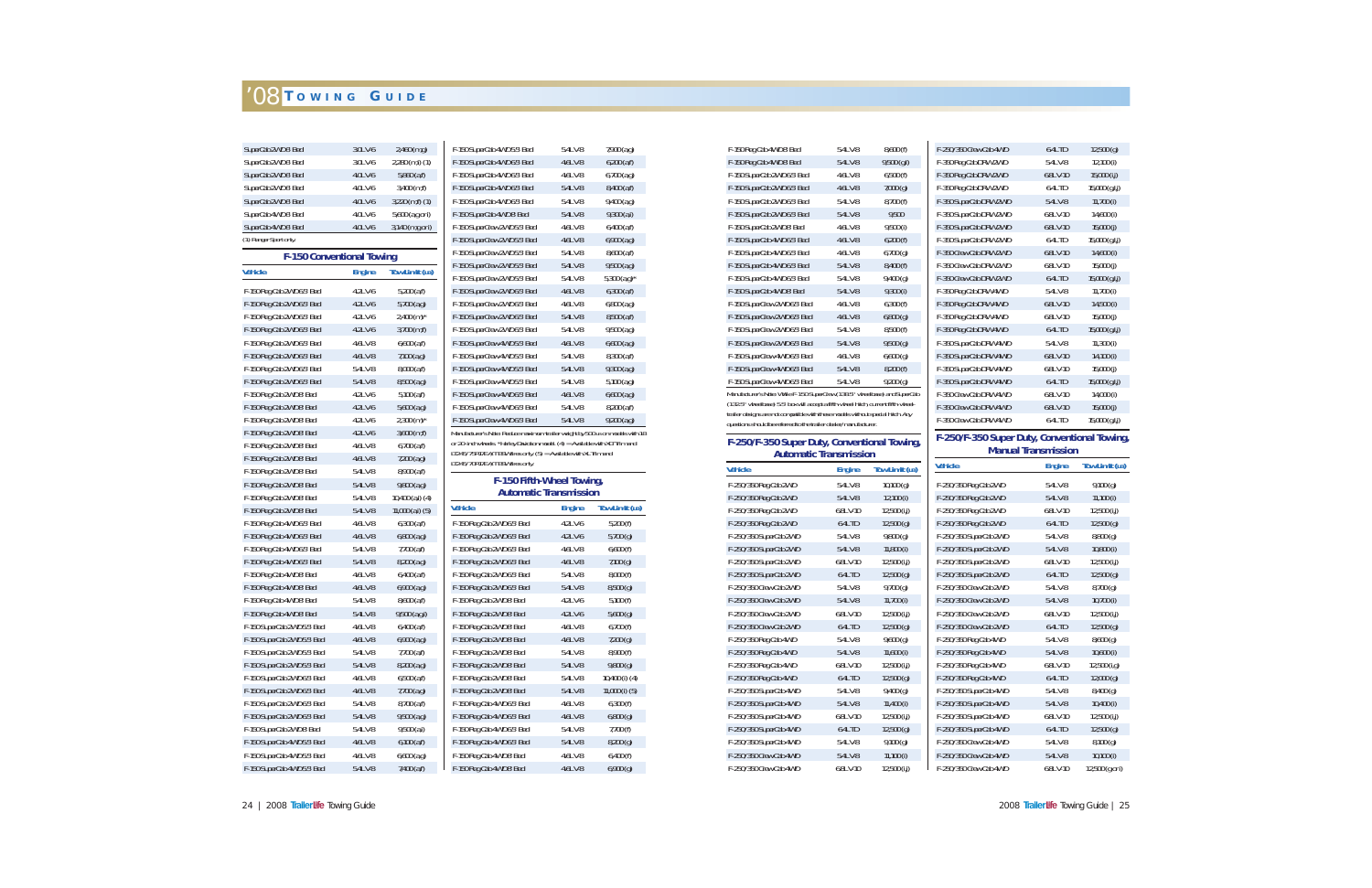| F-250/350 Crew Cab 4WD                      | 6.4L TD       | 12,500(g)                 | F-250/350 Reg Cab SRW 4WD                                 | 6.8LV-10                   | 16,000(j)/                | F-250/350 Reg Cab 2WD  | 5.4LV-8   | $11,100$ (i)    | F-350 Crew Cab DRW 4WD                             | 6.8L V-10     | 15,000(j)             |
|---------------------------------------------|---------------|---------------------------|-----------------------------------------------------------|----------------------------|---------------------------|------------------------|-----------|-----------------|----------------------------------------------------|---------------|-----------------------|
| F-350 Reg Cab DRW 2WD                       | 5.4LV-8       | $11,100$ (i)              |                                                           |                            | 16,300 $(j)$ <sup>*</sup> | F-250/350 Reg Cab 2WD  | 6.8LV-10  | 13,900 (i)      | F-350 Crew Cab DRW 4WD                             | 6.4L TD       | 15,200 (g/i)          |
| F-350 Reg Cab DRW 2WD                       | 6.8L V-10     | 14,000 (i)                | F-250/350 Reg Cab SRW 4WD                                 | 6.4L TD                    | 15,700(g)                 | F-250/350 Reg Cab 2WD  | 6.8LV-10  | 15,900(j)       | Ford F-450 Super Duty, Conventional Towing,        |               |                       |
| F-350 Reg Cab DRW 2WD                       | 6.8L V-10     | 15,000(j)                 | F-250/350 SuperCab 4WD                                    | 5.4LV-8                    | 9,400(g)                  | F-250/350 Reg Cab 2WD  | 6.4L TD   | 16,100(g)       | <b>Automatic and Manual Transmission</b>           |               |                       |
| F-350 Reg Cab DRW 2WD                       | 6.4L TD       | 15,000 (g or i)           | F-250/350 SuperCab 4WD                                    | 5.4LV-8                    | $11,400$ (i)              | F-250/350 SuperCab 2WD | 5.4LV-8   | 8,800(g)        | <b>Vehicle</b>                                     |               |                       |
| F-350 SuperCab DRW 2WD                      | 5.4LV-8       | $10,700$ (i)              | F-250/350 SuperCab 4WD                                    | 6.8LV-10                   | 14,200 (i)                | F-250/350 SuperCab 2WD | 5.4LV-8   | $10,800$ (i)    |                                                    | <b>Engine</b> | <b>Tow Limit (LB)</b> |
| F-350 SuperCab DRW 2WD                      | 6.8L V-10     | 13,600 (i)                | F-250/350 SuperCab 4WD                                    | 6.8L V-10                  | 15,700(j)                 | F-250/350 SuperCab 2WD | 6.8L V-10 | $13,700$ (i)    | F-450 Crew Cab                                     | 6.4L TD       | 16,000 (all)          |
| F-350 SuperCab DRW 2WD                      | 6.8LV-10      | 15,000(j)                 |                                                           |                            | 16,100 $(j)$ *            | F-250/350 SuperCab 2WD | 6.8LV-10  | 15,700(j)       | Ford F-450 Super Duty, Fifth-Wheel Towing          |               |                       |
| F-350 SuperCab DRW 2WD                      | 6.4L TD       | 15,000 (g or i)           | F-250/350 SuperCab 4WD                                    | 6.4L TD                    | 15,400 (g)                | F-250/350 SuperCab 2WD | 6.4L TD   | 15,900 (g)      |                                                    |               |                       |
| F-350 Crew Cab DRW 2WD                      | 6.8L V-10     | $13,600$ (i)              | F-250/350 Crew Cab 4WD                                    | 5.4LV-8                    | 9,100(g)                  | F-250/350 Crew Cab 2WD | 5.4LV-8   | 8,700(g)        | <b>Vehicle</b>                                     | <b>Engine</b> | Tow Limit (LB)        |
| F-350 Crew Cab DRW 2WD                      | 6.8L V-10     | 15,000(j)                 | F-250/350 Crew Cab 4WD                                    | 5.4LV-8                    | $11,100$ (i)              | F-250/350 Crew Cab 2WD | 5.4LV-8   | $10,700$ (i)    | F-450 Crew Cab 2WD                                 | 6.4L TD       | $20,500$ $(a, j)$     |
| F-350 Crew Cab DRW 2WD                      | 6.4L TD       | 15,000 (g or i)           | F-250/350 Crew Cab 4WD                                    | 6.8LV-10                   | 14,000 (i)                | F-250/350 Crew Cab 2WD | 6.8LV-10  | $13,500$ (i)    | F-450 Crew Cab 2WD                                 | 6.4L TD       | 24,500 (a,n)          |
| F-350 Reg Cab DRW 4WD                       | 5.4LV-8       | $10,700$ (i)              | F-250/350 Crew Cab 4WD                                    | 6.8L V-10                  | $15,500$ (j)/             | F-250/350 Crew Cab 2WD | 6.8L V-10 | 15.500(j)       | F-450 Crew Cab 4WD                                 | 6.4L TD       | $20,000$ $(a,j)$      |
| F-350 Reg Cab DRW 4WD                       | 6.8LV-10      | 13,500 (i)                |                                                           |                            | 15,900 $(i)$ *            | F-250/350 Crew Cab 2WD | 6.4L TD   | 15,700(g)       | F-450 Crew Cab 4WD                                 | 6.4L TD       | $24,000$ (a,n)        |
| F-350 Reg Cab DRW 4WD                       | 6.8L V-10     | 15,000(j)                 | F-250/350 Crew Cab 4WD                                    | 6.4L TD                    | 15,200(g)                 | F-250/350 Reg Cab 4WD  | 5.4LV-8   | 8,600(g)        | F-450 Crew Cab 2WD                                 | 6.4L TD       | $18,500$ (m,j)        |
| F-350 Reg Cab DRW 4WD                       | 6.4L TD       | 15,000 (g or i)           | F-350 Reg Cab DRW 2WD                                     | 5.4LV-8                    | $12,100$ (i)              | F-250/350 Reg Cab 4WD  | 5.4LV-8   | $10,600$ (i)    | F-450 Crew Cab 2WD                                 | 6.4L TD       | 19,500 (m,n)          |
| F-350 SuperCab DRW 4WD                      | 5.4LV-8       | $10,300$ (i)              | F-350 Reg Cab DRW 2WD                                     | 6.8L V-10                  | $15,000$ (i)              | F-250/350 Reg Cab 4WD  | 6.8L V-10 | $13,500$ (i)    | F-450 Crew Cab 4WD                                 | 6.4L TD       | $18,000$ (m,j)        |
| F-350 SuperCab DRW 4WD                      | 6.8LV-10      | $13,100$ (i)              | F-350 Reg Cab DRW 2WD                                     | 6.8LV-10                   | 16,500(j)                 | F-250/350 Reg Cab 4WD  | 6.8LV-10  | 15,500(j)       | F-450 Crew Cab 4WD                                 | 6.4L TD       | 19,000 (m,n)          |
| F-350 SuperCab DRW 4WD                      | 6.8L V-10     | 15,000(j)                 | F-350 Reg Cab DRW 2WD                                     | 6.4L TD                    | 16,200 (g or i)           | F-250/350 Reg Cab 4WD  | 6.4L TD   | 15,700(g)       | F-350/F-450/F-550 Super Duty, Chassis Cab,         |               |                       |
| F-350 SuperCab DRW 4WD                      | 6.4L TD       | 15,000 (g or i)           | F-350 Reg Cab DRW 2WD                                     | 6.4L TD                    | 18,700(j,t)               | F-250/350 SuperCab 4WD | 5.4LV-8   | 8,400(g)        | <b>Conventional Towing, Automatic Transmission</b> |               |                       |
| F-350 Crew Cab DRW 4WD                      | 6.8L V-10     | 13,000 (i)                | F-350 SuperCab DRW 2WD                                    | 5.4LV-8                    | $11,700$ (i)              | F-250/350 SuperCab 4WD | 5.4LV-8   | $10,400$ (i)    |                                                    |               |                       |
| F-350 Crew Cab DRW 4WD                      | 6.8L V-10     | 15,000(j)                 | F-350 SuperCab DRW 2WD                                    | 6.8L V-10                  | $14,600$ (i)              | F-250/350 SuperCab 4WD | 6.8LV-10  | $13,200$ (i)    | <b>Vehicle</b>                                     | <b>Engine</b> | Tow Limit (LB)        |
| F-350 Crew Cab DRW 4WD                      | 6.0L TD       | 15,000 (g or i)           | F-350 SuperCab DRW 2WD                                    | 6.8LV-10                   | 16,100(j)                 | F-250/350 SuperCab 4WD | 6.8L V-10 | 15,200(j)       | F-350 RCC SRW 2WD                                  | 5.4LV-8       | 9,400(g)              |
| F-250/F-350 Super Duty, Fifth-Wheel Towing, |               |                           | F-350 SuperCab DRW 2WD                                    | 6.4L TD                    | $15,800$ (g,i)            | F-250/350 SuperCab 4WD | 6.4L TD   | 15,400 (g)      | F-350 RCC SRW 2WD                                  | 5.4LV-8       | $11,400$ (i)          |
| <b>Automatic Transmission</b>               |               |                           | F-350 SuperCab DRW 2WD                                    | 6.4L TD                    | 18,300 (j,t)              | F-250/350 Crew Cab 4WD | 5.4LV-8   | 8,100(g)        | F-350 RCC SRW 2WD                                  | 6.8L V-10     | $12,500$ (i)          |
| <b>Vehicle</b>                              |               | <b>Tow Limit (LB)</b>     | F-350 Crew Cab DRW 2WD                                    | 6.8L V-10                  | $14,600$ (i)              | F-250/350 Crew Cab 4WD | 5.4LV-8   | $10,100$ (i)    | F-350 RCC SRW 2WD                                  | 6.4L TD       | 12,500(g)             |
|                                             | <b>Engine</b> |                           | F-350 Crew Cab DRW 2WD                                    | 6.8LV-10                   | 16,100(j)                 | F-250/350 Crew Cab 4WD | 6.8LV-10  | $13,000$ (i)    | F-350 SCC SRW 2WD                                  | 5.4LV-8       | 9,000(g)              |
| F-250/350 Reg Cab SRW 2WD                   | 5.4LV-8       | 10,100(g)                 | F-350 Crew Cab DRW 2WD                                    | 6.4L TD                    | 15,700 (g or i)           | F-250/350 Crew Cab 4WD | 6.8L V-10 | 15,000(j)       | F-350 SCC SRW 2WD                                  | 5.4LV-8       | $11,000$ (i)          |
| F-250/350 Reg Cab SRW 2WD                   | 5.4LV-8       | $12,100$ (i)              | F-350 Crew Cab DRW 2WD                                    | 6.4L TD                    | 18,200 (j,t)              | F-250/350 Crew Cab 4WD | 6.4L TD   | 15,200(g)       | F-350 SCC SRW 2WD                                  | 6.8L V-10     | $12,500$ (i)          |
| F-250/350 Reg Cab SRW 2WD                   | 6.8L V-10     | 14,900 (i)                | F-350 Reg Cab DRW 4WD                                     | 5.4LV-8                    | $11,700$ (i)              | F-350 Reg Cab DRW 2WD  | 5.4LV-8   | $11,100$ (i)    | F-350 SCC SRW 2WD                                  | 6.4L TD       | 12,500(g)             |
| F-250/350 Reg Cab SRW 2WD                   | 6.8L V-10     | 16,400(j)                 | F-350 Reg Cab DRW 4WD                                     | 6.8LV-10                   | $14,500$ (i)              | F-350 Reg Cab DRW 2WD  | 6.8L V-10 | 14,000 (i)      | F-350 CCC SRW 2WD                                  | 5.4LV-8       | 8,900(g)              |
|                                             |               | 16,800 $(i)$ <sup>*</sup> | F-350 Reg Cab DRW 4WD                                     | 6.8LV-10                   | 16,000(j)                 | F-350 Reg Cab DRW 2WD  | 6.8LV-10  | 16,000(j)       | F-350 CCC SRW 2WD                                  | 5.4LV-8       | 10,900(g)             |
| F-250/350 Reg Cab SRW 2WD                   | 6.4L TD       | 16,100(g)                 | F-350 Reg Cab DRW 4WD                                     | 6.4L TD                    | 15,700 (g or i)           | F-350 Reg Cab DRW 2WD  | 6.4L TD   | 16,200 (g or i) | F-350 CCC SRW 2WD                                  | 6.8LV-10      | $12,500$ (i)          |
| F-250/350 SuperCab 2WD                      | 5.4LV-8       | 9,800(g)                  | F-350 Reg Cab DRW 4WD                                     | 6.4L TD                    | 18,200(j,t)               | F-350 SuperCab DRW 2WD | 5.4LV-8   | $10,700$ (i)    | F-350 CCC SRW 2WD                                  | 6.4L TD       | $12,500$ (g)          |
| F-250/350 SuperCab 2WD                      | 5.4LV-8       | $11,800$ (i)              | F-350 SuperCab DRW 4WD                                    | 5.4LV-8                    | $11,300$ (i)              | F-350 SuperCab DRW 2WD | 6.8L V-10 | $13,600$ (i)    | F-350 RCC SRW 4WD                                  | 5.4LV-8       | 8,900(g)              |
| F-250/350 SuperCab 2WD                      | 6.8L V-10     | 14,700 (i)                | F-350 SuperCab DRW 4WD                                    | 6.8LV-10                   | $14,100$ (i)              | F-350 SuperCab DRW 2WD | 6.8LV-10  | 15,600(j)       | F-350 RCC SRW 4WD                                  | 5.4LV-8       | $10,900$ (i)          |
| F-250/350 SuperCab 2WD                      | 6.8L V-10     | 16,200(j)/                | F-350 SuperCab DRW 4WD                                    | 6.8LV-10                   | 15,600(j)                 | F-350 SuperCab DRW 2WD | 6.4L TD   | 15,800 (g or i) | F-350 RCC SRW 4WD                                  | 6.8L V-10     | $12,500$ (i)          |
|                                             |               | 16,600 $(i)$ <sup>*</sup> | F-350 SuperCab DRW 4WD                                    | 6.4L TD                    | 15,300 (g or i)           | F-350 CrewCab DRW 2WD  | 6.8L V-10 | $13,600$ (i)    | F-350 RCC SRW 4WD                                  | 6.4L TD       | 12,500(g)             |
| F-250/350 SuperCab 2WD                      | 6.4L TD       | 15,900(g)                 | F-350 SuperCab DRW 4WD                                    | 6.4L TD                    | 17,800 (j,t)              | F-350 CrewCab DRW 2WD  | 6.8LV-10  | 15,600(j)       | F-350 SCC SRW 4WD                                  | 5.4LV-8       | 8,600(g)              |
| F-250/350 Crew Cab 2WD                      | 5.4LV-8       | 9,700(g)                  | F-350 Crew Cab DRW 4WD                                    | 6.8L V-10                  | 14,000(i)                 | F-350 CrewCab DRW 2WD  | 6.4L TD   | 15,700 (g or i) | F-350 SCC SRW 4WD                                  | 5.4LV-8       | $10,600$ (i)          |
| F-250/350 Crew Cab 2WD                      | 5.4LV-8       | $11,700$ (i)              | F-350 Crew Cab DRW 4WD                                    | 6.8LV-10                   | 15,500(j)                 | F-350 Reg Cab DRW 4WD  | 5.4LV-8   | $10,700$ (i)    | F-350 SCC SRW 4WD                                  | 6.8LV-10      | $12,500$ (i)          |
| F-250/350 Crew Cab 2WD                      | 6.8LV-10      | 14,500 (i)                | F-350 Crew Cab DRW 4WD                                    | 6.4L TD                    | 15,200 (g or i)           | F-350 Reg Cab DRW 4WD  | 6.8LV-10  | $13,500$ (i)    | F-350 SCC SRW 4WD                                  | 6.4L TD       | 12,500(g)             |
| F-250/350 Crew Cab 2WD                      | 6.8LV-10      | 16,000(j)/                | F-350 Crew Cab DRW 4WD                                    | 6.4L TD                    | 17,700 $(j,t)$            | F-350 Reg Cab DRW 4WD  | 6.8LV-10  | 15,500(j)       | F-350 CCC SRW 4WD                                  | 5.4LV-8       | 8,300(g)              |
|                                             |               | 16,400 $(j)$ *            | *Available with F-350 single-rear-wheel (SRW) model only. |                            |                           | F-350 Reg Cab DRW 4WD  | 6.4L TD   | 15,700 (g or i) | F-350 CCC SRW 4WD                                  | 5.4LV-8       | $10,300$ (i)          |
| F-250/350 Crew Cab 2WD                      | 6.4L TD       | 15,700(g)                 | F-250/F-350 Super Duty, Fifth-Wheel Towing,               |                            |                           | F-350 SuperCab DRW 4WD | 5.4LV-8   | $10,300$ (i)    | F-350 CCC SRW 4WD                                  | 6.8LV-10      | $12,500$ (i)          |
| F-250/350 Reg Cab SRW 4WD                   | 5.4LV-8       | 9,600(g)                  |                                                           | <b>Manual Transmission</b> |                           | F-350 SuperCab DRW 4WD | 6.8LV-10  | $13,100$ (i)    | F-350 CCC SRW 4WD                                  | 6.4L TD       | 12,500(g)             |
| F-250/350 Reg Cab SRW 4WD                   | 5.4LV-8       | $11,600$ (i)              | <b>Vehicle</b>                                            | <b>Engine</b>              | Tow Limit (LB)            | F-350 SuperCab DRW 4WD | 6.8LV-10  | 15,100(j)       | F-350 RCC DRW 2WD                                  | 5.4LV-8       | 9,600(g)              |
| F-250/350 Reg Cab SRW 4WD                   | 6.8L V-10     | 14,500 (i)                |                                                           |                            |                           | F-350 SuperCab DRW 4WD | 6.4L TD   | 15,300 (g or i) | F-350 RCC DRW 2WD                                  | 5.4LV-8       | $11,600$ (i)          |
|                                             |               |                           | F-250/350 Reg Cab 2WD                                     | 5.4LV-8                    | 9,100(g)                  | F-350 Crew Cab DRW 4WD | 6.8L V-10 | $13,000$ (i)    | F-350 RCC DRW 2WD                                  | 6.8L V-10     | 14,500(i)             |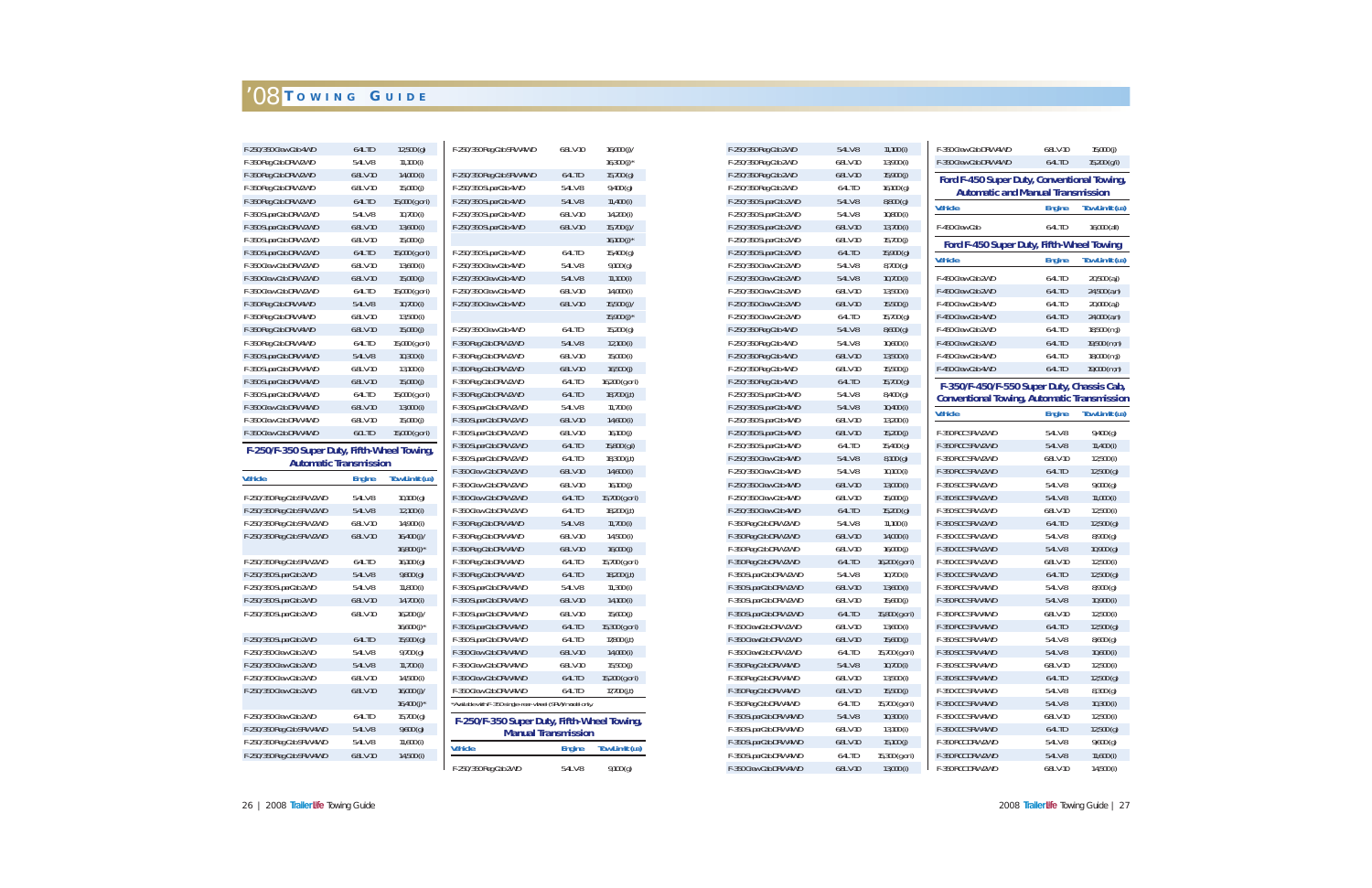| F-350 RCC DRW 2WD                                                        | 6.8L V-10           | 15,000 (j)                 | F-350 RCC DRW 2WD                          | 6.8L V-10                             | 15,000(j)                  |
|--------------------------------------------------------------------------|---------------------|----------------------------|--------------------------------------------|---------------------------------------|----------------------------|
| F-350 RCC DRW 2WD                                                        | 6.4L TD             | 15,000 (g or i)            | F-350 RCC DRW 2WD                          | 6.4L TD                               | 15,000 (g or i)            |
| F-350 SCC DRW 2WD                                                        | 6.8L V-10           | 14,100 (i)                 | F-350 SCC DRW 2WD                          | 6.8L V-10                             | $13,100$ (i)               |
| F-350 SCC DRW 2WD                                                        | 6.8L V-10           | 15,000(j)                  | F-350 SCC DRW 2WD                          | 6.8L V-10                             | 15,000(j)                  |
| F-350 SCC DRW 2WD                                                        | 6.4L TD             | 15,000 (g or i)            | F-350 SCC DRW 2WD                          | 6.4L TD                               | 15,000 (g or i)            |
| F-350 CCC DRW 2WD                                                        | 6.8L V-10           | 13,900 (i)                 | F-350 CCC DRW 2WD                          | 6.8L V-10                             | 12,900 (i)                 |
| F-350 CCC DRW 2WD                                                        | 6.8L V-10           | 15,000(g)                  | F-350 CCC DRW 2WD                          | 6.8L V-10                             | 14,900 (j)                 |
| F-350 CCC DRW 2WD                                                        | 6.4L TD             | 15,000 (g or i)            | F-350 CCC DRW 2WD                          | 6.4L TD                               | 15,000 (g or i)            |
| F-350 RCC DRW 4WD                                                        | 5.4LV-8             | 9,100(g)                   | F-350 RCC DRW 4WD                          | 5.4LV-8                               | 7,600(g)                   |
| F-350 RCC DRW 4WD                                                        | 5.4L V-8            | 11,000(i)                  | F-350 RCC DRW 4WD                          | 5.4L V-8                              | $10,100$ (i)               |
| F-350 RCC DRW 4WD                                                        | 6.8L V-10           | 14,100(i)                  | F-350 RCC DRW 4WD                          | 6.8L V-10                             | 13,300 (i)                 |
| F-350 RCC DRW 4WD                                                        | 6.8L V-10           | 15,000(j)                  | F-350 RCC DRW 4WD                          | 6.8L V-10                             | 15,000 (g or i)            |
| F-350 RCC DRW 4WD                                                        | 6.4L TD             | 15,000 (g or i)            | F-350 SCC DRW 4WD                          | 6.8L V-10                             | $12,600$ (i)               |
| F-350 SCC DRW 4WD                                                        | 6.8L V-10           | $13,600$ (i)               | F-350 SCC DRW 4WD                          | 6.8L V-10                             | 14,600 (j)                 |
| F-350 SCC DRW 4WD                                                        | 6.8L V-10           | 15,000(j)                  | F-350 SCC DRW 4WD                          | 6.4L TD                               | 14,800 (g or i)            |
| F-350 SCC DRW 4WD                                                        | 6.4L TD             | 14,800 (g or i)            | F-350 CCC DRW 4WD                          | 6.8L V-10                             | 12,400 (i)                 |
| F-450 (all chassis-cab models)                                           | $\mathsf{All}$      | 16,000                     | F-350 CCC DRW 4WD                          | 6.8L V-10                             | 14,400 (j)                 |
| F-550 (all chassis-cab models)                                           | All                 | 16,000                     | F-350 CCC DRW 4WD                          | 6.4L TD                               | 14,600 (g or i)            |
| F-350/F-450/F-550 Super Duty, Chassis Cab,                               |                     |                            | F-450 (all models)                         | All                                   | 16,000                     |
| <b>Conventional Towing, Manual Transmission</b>                          |                     |                            | F-550 (all models)                         | All                                   | 16,000                     |
| <b>Vehicle</b>                                                           | <b>Engine</b>       | <b>Tow Limit (LB)</b>      | F-350/F-450/F-550 Chassis Cab, Fifth-Wheel |                                       |                            |
| F-350 RCC 2WD                                                            | 5.4LV-8             | 8,400(g)                   |                                            | <b>Towing, Automatic Transmission</b> |                            |
| F-350 RCC 2WD                                                            | 5.4LV-8             | $10,400$ (i)               |                                            | (Weights below assume                 |                            |
| F-350 RCC 2WD                                                            | 6.8L V-10           | 12,500(i)                  | 1,000-LB second-unit body weight)          |                                       |                            |
|                                                                          |                     |                            | <b>Vehicle</b>                             | <b>Engine</b>                         | <b>Tow Limit (LB)</b>      |
|                                                                          |                     |                            |                                            |                                       |                            |
| F-350 RCC 2WD<br>F-350 SCC 2WD                                           | 6.4L TD             | 12,500(g)                  |                                            |                                       |                            |
| F-350 SCC 2WD                                                            | 5.4LV-8<br>5.4L V-8 | 8,000(g)                   | F-350 RCC 2WD<br>F-350 RCC 2WD             | 5.4LV-8<br>5.4LV-8                    | 9,500(g)                   |
| F-350 SCC 2WD                                                            | 6.8L V-10           | $10,000$ (i)               | F-350 RCC 2WD                              | 6.8L V-10                             | $11,500$ (i)               |
| F-350 SCC 2WD                                                            | 6.4L TD             | 12,500 (i)                 | F-350 RCC 2WD                              | 6.4L TD                               | 14,300 (i)                 |
| F-350 CCC 2WD                                                            | 5.4LV-8             | 12,500(g)                  | F-350 SCC 2WD                              | 5.4LV-8                               | 15,500(g)                  |
| F-350 CCC 2WD                                                            | 5.4LV-8             | 7,900 (g)<br>9,900 (i)     | F-350 SCC 2WD                              | 5.4LV-8                               | 9,100(g)<br>$11,100$ (i)   |
| F-350 CCC 2WD                                                            | 6.8L V-10           | $12,500$ (i)               | F-350 SCC 2WD                              | 6.8L V-10                             |                            |
| F-350 CCC 2WD                                                            | 6.4L TD             | 12,500(g)                  | F-350 SCC 2WD                              | 6.4L TD                               | 14,000 (i)<br>15,200(g)    |
| F-350 RCC 4WD                                                            | 5.4L V-8            | 7,900 (g)                  | F-350 CCC 2WD                              | 5.4L V-8                              | 8,900 (g)                  |
| F-350 RCC 4WD                                                            | 5.4LV-8             | 9,900 (i)                  | F-350 CCC 2WD                              | 5.4LV-8                               | 10,900(g)                  |
| F-350 RCC 4WD                                                            | 6.8L V-10           | $12,500$ (i)               | F-350 CCC 2WD                              | 6.8L V-10                             | 13,700 (i)                 |
| F-350 RCC 4WD                                                            | 6.4L TD             | 12,500(g)                  | F-350 CCC 2WD                              | 6.4L TD                               | 14,900 (g)                 |
| F-350 SCC 4WD                                                            | 5.4LV-8             | 7,600 (g)                  | F-350 RCC SRW 4WD                          | 5.4LV-8                               | 9,000(g)                   |
| F-350 SCC 4WD                                                            | 5.4L V-8            | $9,600$ (i)                | F-350 RCC SRW 4WD                          | 5.4LV-8                               | $11,000$ (i)               |
| F-350 SCC 4WD                                                            | 6.8L V-10           | 12,400 (i)                 | F-350 RCC SRW 4WD                          | 6.8L V-10                             | 13,900 (i)                 |
| F-350 SCC 4WD                                                            | 6.4L TD             | 12,500(g)                  | F-350 RCC SRW 4WD                          | 6.4L TD                               | 15,100(g)                  |
| <b>F-350 CCC 4WD</b>                                                     | 5.4L V-8            | $7,300$ (g)                | F-350 SCC SRW 4WD                          | 5.4L V-8                              | 8,600(g)                   |
|                                                                          | 5.4LV-8             | $9,300$ (i)                | F-350 SCC SRW 4WD                          | 5.4LV-8                               | $10,600$ (i)               |
|                                                                          | 6.8LV-10            | $12,200$ (i)               | F-350 SCC SRW 4WD                          | 6.8LV-10                              | 13,500 (i)                 |
| F-350 CCC 4WD                                                            | 6.4L TD             | 12,500(g)                  | F-350 SCC SRW 4WD                          | 6.4L TD                               | 14,700 (g)                 |
|                                                                          | 5.4L V-8            | 8,100(g)                   | F-350 CCC SRW 4WD                          | 5.4LV-8                               | 8,300(g)                   |
| F-350 CCC 4WD<br>F-350 CCC 4WD<br>F-350 RCC DRW 2WD<br>F-350 RCC DRW 2WD | 5.4LV-8             | $10,600$ (i)<br>13,500 (i) | F-350 CCC SRW 4WD<br>F-350 CCC SRW 4WD     | 5.4LV-8                               | $10,300$ (i)<br>13,200 (i) |

| F-350 RCC DRW 2WD                                                                   | 6.4L TD               | 15,000 (g or i)       |
|-------------------------------------------------------------------------------------|-----------------------|-----------------------|
| F-350 SCC DRW 2WD                                                                   | 6.8L V-10             | 13,100 (i)            |
| F-350 SCC DRW 2WD                                                                   | $6.8L$ V-10           | 15,000(j)             |
| F-350 SCC DRW 2WD                                                                   | 6.4L TD               | 15,000 (g or i)       |
| F-350 CCC DRW 2WD                                                                   | 6.8L V-10             | 12,900 (i)            |
| F-350 CCC DRW 2WD                                                                   | 6.8L V-10             | 14,900 (j)            |
| F-350 CCC DRW 2WD                                                                   | 6.4L TD               | 15,000 (g or i)       |
| F-350 RCC DRW 4WD                                                                   | 5.4LV-8               | 7,600(g)              |
| F-350 RCC DRW 4WD                                                                   | 5.4LV-8               | $10,100$ (i)          |
| F-350 RCC DRW 4WD                                                                   | 6.8LV-10              | 13,300 (i)            |
| F-350 RCC DRW 4WD                                                                   | 6.8L V-10             | 15,000 (g or i)       |
| F-350 SCC DRW 4WD                                                                   | 6.8L V-10             | 12,600(i)             |
| F-350 SCC DRW 4WD                                                                   | 6.8L V-10             | 14,600 (j)            |
| F-350 SCC DRW 4WD                                                                   | 6.4L TD               | 14,800 (g or i)       |
| F-350 CCC DRW 4WD                                                                   | 6.8L V-10             | 12,400 (i)            |
| F-350 CCC DRW 4WD                                                                   | 6.8L V-10             | 14,400 (j)            |
| F-350 CCC DRW 4WD                                                                   | 6.4L TD               | 14,600 (g or i)       |
| F-450 (all models)                                                                  | All                   | 16,000                |
|                                                                                     |                       |                       |
| F-550 (all models)                                                                  | All                   | 16,000                |
| F-350/F-450/F-550 Chassis Cab, Fifth-Wheel<br><b>Towing, Automatic Transmission</b> |                       |                       |
| 1,000-LB second-unit body weight)                                                   | (Weights below assume |                       |
|                                                                                     | <b>Engine</b>         | <b>Tow Limit (LB)</b> |
| <b>F-350 RCC 2WD</b>                                                                | 5.4L V-8              | 9,500(g)              |
| F-350 RCC 2WD                                                                       | 5.4LV-8               | $11,500$ (i)          |
| F-350 RCC 2WD                                                                       | 6.8L V-10             | 14,300 (i)            |
| F-350 RCC 2WD                                                                       | 6.4L TD               | 15,500 (g)            |
| F-350 SCC 2WD                                                                       | 5.4LV-8               | 9,100(g)              |
| F-350 SCC 2WD                                                                       | 5.4LV-8               | $11,100$ (i)          |
| Vehicle<br>F-350 SCC 2WD                                                            | 6.8L V-10             | 14,000 (i)            |
| F-350 SCC 2WD                                                                       | 6.4L TD               | 15,200(g)             |
| F-350 CCC 2WD                                                                       | 5.4L V-8              | 8,900(g)              |
| F-350 CCC 2WD                                                                       | 5.4L V-8              | 10,900 (g)            |
| F-350 CCC 2WD                                                                       | 6.8L V-10             | 13,700 (i)            |
| F-350 CCC 2WD                                                                       | 6.4L TD               | 14,900 (g)            |
| F-350 RCC SRW 4WD                                                                   | 5.4L V-8              | 9,000(g)              |

| F-350 CCC SRW 4WD                                                                                                                                      | 6.4L TD       | 14,400(q)             | F-550 SCC DRW 2WD    |
|--------------------------------------------------------------------------------------------------------------------------------------------------------|---------------|-----------------------|----------------------|
| F-350 RCC DRW 2WD                                                                                                                                      | 5.4LV-8       | 9,600(g)              | F-550 SCC DRW 4WD    |
| F-350 RCC DRW 2WD                                                                                                                                      | 5.4LV-8       | $11,600$ (i)          | F-550 SCC DRW 4WD    |
| F-350 RCC DRW 2WD                                                                                                                                      | $6.8L$ V-10   | 14,500 (i)            | F-550 SCC DRW 4WD    |
| F-350 RCC DRW 2WD                                                                                                                                      | 6.8L V-10     | 16,000(j)             | F-450 CCC DRW 2WD    |
| F-350 RCC DRW 2WD                                                                                                                                      | 6.4L TD       | 15,600 (g or i)       | F-450 CCC DRW 2WD    |
| F-350 SCC DRW 2WD                                                                                                                                      | 6.8L V-10     | 14,100 (i)            | F-450 CCC DRW 2WD    |
| F-350 SCC DRW 2WD                                                                                                                                      | $6.8L$ V-10   | 15,600(j)             | F-450 CCC DRW 4WD    |
| F-350 SCC DRW 2WD                                                                                                                                      | 6.4L TD       | 15,300 (g or i)       | F-450 CCC DRW 4WD    |
| F-350 CCC DRW 2WD                                                                                                                                      | $6.8L$ V-10   | 13,900 (i)            | F-450 CCC DRW 4WD    |
| F-350 CCC DRW 2WD                                                                                                                                      | $6.8L$ V-10   | $15,400$ (j)          | F-550 CCC DRW 2WD    |
| F-350 CCC DRW 2WD                                                                                                                                      | 6.4L TD       | 15,100 (g or i)       | F-550 CCC DRW 2WD    |
| F-350 RCC DRW 4WD                                                                                                                                      | 5.4L V-8      | 9,100(g)              | F-550 CCC DRW 2WD    |
| F-350 RCC DRW 4WD                                                                                                                                      | 5.4LV-8       | $11,100$ (i)          | F-550 CCC DRW 4WD    |
| F-350 RCC DRW 4WD                                                                                                                                      | 6.8L V-10     | 14,000 (i)            | F-550 CCC DRW 4WD    |
| F-350 RCC DRW 4WD                                                                                                                                      | $6.8L$ V-10   | $15,500$ (j)          | F-550 CCC DRW 4WD    |
| F-350 RCC DRW 4WD                                                                                                                                      | 6.4L TD       | 15,200 (g,i)          | F-350/F-450/F-55     |
| F-350 SCC DRW 4WD                                                                                                                                      | 6.8L V-10     | 13,600 (i)            | <b>Towing, Ma</b>    |
| F-350 SCC DRW 4WD                                                                                                                                      | $6.8L$ V-10   | 15,100(j)             | (Weight              |
| F-350 SCC DRW 4WD                                                                                                                                      | 6.4L TD       | 14,800 (g or i)       | 1,000-LB Seco        |
| F-350 CCC DRW 4WD                                                                                                                                      | 6.8L V-10     | 13,400 (i)            | <b>Vehicle</b>       |
| F-350 CCC DRW 4WD                                                                                                                                      | 6.8L V-10     | 14,900 (j)            |                      |
| F-350 CCC DRW 4WD                                                                                                                                      | 6.4L TD       | 14,600 (g or i)       | <b>F-350 RCC 2WD</b> |
| F-450 RCC DRW 2WD                                                                                                                                      | 6.8L V-10     | 18,300 (n or o)       | F-350 RCC 2WD        |
| F-450 RCC DRW 2WD                                                                                                                                      | $6.4L$ TD     | 17,500 (j or n)       | F-350 RCC 2WD        |
| F-450 RCC DRW 2WD                                                                                                                                      | 6.4L TD       | 21,500(n,t)           | F-350 RCC 2WD        |
| F-450 RCC DRW 4WD                                                                                                                                      | 6.8L V-10     | 17,900 (n or o)       | F-350 RCC 4WD        |
| F-450 RCC DRW 4WD                                                                                                                                      | 6.4L TD       | 17,100 (j or n)       | F-350 RCC 4WD        |
| F-450 RCC DRW 4WD                                                                                                                                      | 6.4L TD       | 21,100(n,t)           | <b>F-350 RCC 4WD</b> |
| F-550 RCC DRW 2WD                                                                                                                                      | 6.8L V-10     | 18,200 (n or o)       | F-350 RCC 4WD        |
| F-550 RCC DRW 2WD                                                                                                                                      | 6.4L TD       | 17,400 (j or n)       | F-350 RCC DRW        |
| F-550 RCC DRW 2WD                                                                                                                                      | 6.4L TD       | 24,400 (n,t)          | F-350 RCC DRW        |
| F-550 RCC DRW 4WD                                                                                                                                      | 6.8L V-10     | 17,900 (n or o)       | F-350 RCC DRW        |
| F-550 RCC DRW 4WD                                                                                                                                      | 6.4L TD       | 17,000 (j or n)       | F-350 RCC DRW        |
| F-550 RCC DRW 4WD                                                                                                                                      | 6.4L TD       | 24,000 (n,t)          | F-350 RCC DRW        |
| Manufacturer's Note: Weights shown above are for 141-inch wheelbase models.                                                                            |               |                       | F-450 RCC DRW 2WD    |
| For 165, 189 and 201-inch wheelbase models, weights may be somewhat less<br>(usually 200 LB less with 165 and 189-inch wheelbase, 400 LB with 201-inch |               |                       | F-450 RCC DRW 2WD    |
| wheelbase).                                                                                                                                            |               |                       | F-450 RCC DRW 2WD    |
|                                                                                                                                                        |               |                       | F-450 RCC DRW 4WD    |
| Vehicle                                                                                                                                                | <b>Engine</b> | <b>Tow Limit (LB)</b> | F-450 RCC DRW 4WD    |
|                                                                                                                                                        |               |                       | F-450 RCC DRW 4WD    |
| F-450 SCC DRW 2WD                                                                                                                                      | 6.8L V-10     | 17,900 (n or o)       | F-550 RCC DRW 2WD    |
| F-450 SCC DRW 2WD                                                                                                                                      | 6.4L TD       | 17,100 (j or n)       | F-550 RCC DRW 2WD    |
| F-450 SCC DRW 2WD                                                                                                                                      | 6.4L TD       | 21,100(n,t)           | F-550 RCC DRW 2WD    |
| F-450 SCC DRW 4WD                                                                                                                                      | 6.8L V-10     | 17,500 (n or o)       | F-550 RCC DRW 4WD    |
| F-450 SCC DRW 4WD                                                                                                                                      | 6.4L TD       | 16,700 (j or n)       | F-550 RCC DRW 4WD    |
| F-450 SCC DRW 4WD                                                                                                                                      | 6.4L TD       | 20,700 (n,t)          | F-550 RCC DRW 4WD    |
| F-550 SCC DRW 2WD                                                                                                                                      | 6.8L V-10     | 17,800 (n or o)       | F-450 SCC DRW 2WD    |
| F-550 SCC DRW 2WD                                                                                                                                      | 6.4L TD       | 17,000 (j or n)       | F-450 SCC DRW 2WD    |

| F-550 SCC DRW 2WD | 6.4L TD     | 24,000 (n,t)    |
|-------------------|-------------|-----------------|
| F-550 SCC DRW 4WD | $6.8L$ V-10 | 17,500 (n or o) |
| F-550 SCC DRW 4WD | $6.4L$ TD   | 16,700 (j or n) |
| F-550 SCC DRW 4WD | 6.4L TD     | $23,700$ (n,t)  |
| F-450 CCC DRW 2WD | 6.8L V-10   | 17,700 (n or o) |
| F-450 CCC DRW 2WD | 6.4L TD     | 16,900 (j or n) |
| F-450 CCC DRW 2WD | 6.4L TD     | 20,900(n,t)     |
| F-450 CCC DRW 4WD | 6.8L V-10   | 17,400 (n or o) |
| F-450 CCC DRW 4WD | $6.4L$ TD   | 16,500 (j or n) |
| F-450 CCC DRW 4WD | 6.4L TD     | 20,500(n,t)     |
| F-550 CCC DRW 2WD | $6.8L$ V-10 | 17,700 (n or o) |
| F-550 CCC DRW 2WD | $6.4L$ TD   | 16,900 (j or n) |
| F-550 CCC DRW 2WD | $6.4L$ TD   | 23,900(n,t)     |
| F-550 CCC DRW 4WD | 6.8L V-10   | 17,300 (n or o) |
| F-550 CCC DRW 4WD | 6.4L TD     | 16,500 (j or n) |
| F-550 CCC DRW 4WD | $6.4L$ TD   | 23,500(n,t)     |
|                   |             |                 |

#### **F-350/F-450/F-550 Chassis Cab, Fifth-Wheel Towing, Manual Transmission (Weights below assume 1,000-LB second-unit body weight)**

| <b>Vehicle</b>       | <b>Engine</b> | Tow Limit (LB)  |
|----------------------|---------------|-----------------|
| <b>F-350 RCC 2WD</b> | 5.4L V-8      | 8,500(q)        |
| F-350 RCC 2WD        | 5.4L V-8      | $10,500$ (i)    |
| F-350 RCC 2WD        | 6.8L V-10     | 13,300 (i)      |
| F-350 RCC 2WD        | 6.4L TD       | 15,500(g)       |
| F-350 RCC 4WD        | 5.4LV-8       | 8,000(q)        |
| F-350 RCC 4WD        | 5.4L V-8      | $10,000$ (i)    |
| <b>F-350 RCC 4WD</b> | 6.8L V-10     | 12,900 (i)      |
| <b>F-350 RCC 4WD</b> | 6.4L TD       | 15,100(g)       |
| F-350 RCC DRW        | 5.4LV-8       | 8,100(g)        |
| F-350 RCC DRW        | 5.4L V-8      | $10,600$ (i)    |
| F-350 RCC DRW        | 6.8L V-10     | 13,500 (i)      |
| F-350 RCC DRW        | $6.8L$ V-10   | 15,500(j)       |
| F-350 RCC DRW        | $6.4L$ TD     | 15,600 (g or i) |
| F-450 RCC DRW 2WD    | 6.8L V-10     | 18,200 (n or o) |
| F-450 RCC DRW 2WD    | $6.4L$ TD     | 17,500 (j or n) |
| F-450 RCC DRW 2WD    | $6.4L$ TD     | 19,500 (n,t)    |
| F-450 RCC DRW 4WD    | $6.8L$ V-10   | 17,900 (n or o) |
| F-450 RCC DRW 4WD    | 6.4L TD       | 17,100 (j or n) |
| F-450 RCC DRW 4WD    | 6.4L TD       | 19,100(n,t)     |
| F-550 RCC DRW 2WD    | 6.8L V-10     | 18,200 (n or o) |
| F-550 RCC DRW 2WD    | $6.4L$ TD     | 17,400(n)       |
| F-550 RCC DRW 2WD    | $6.4L$ TD     | 19,400 (n,t)    |
| F-550 RCC DRW 4WD    | 6.8L V-10     | 17,900 (n or o) |
| F-550 RCC DRW 4WD    | 6.4L TD       | 17,000(n)       |
| F-550 RCC DRW 4WD    | 6.4L TD       | 19,000 (n,t)    |
| F-450 SCC DRW 2WD    | $6.8L$ V-10   | 17,900 (n or o) |
| F-450 SCC DRW 2WD    | 6.4L TD       | 17,100 (j or n) |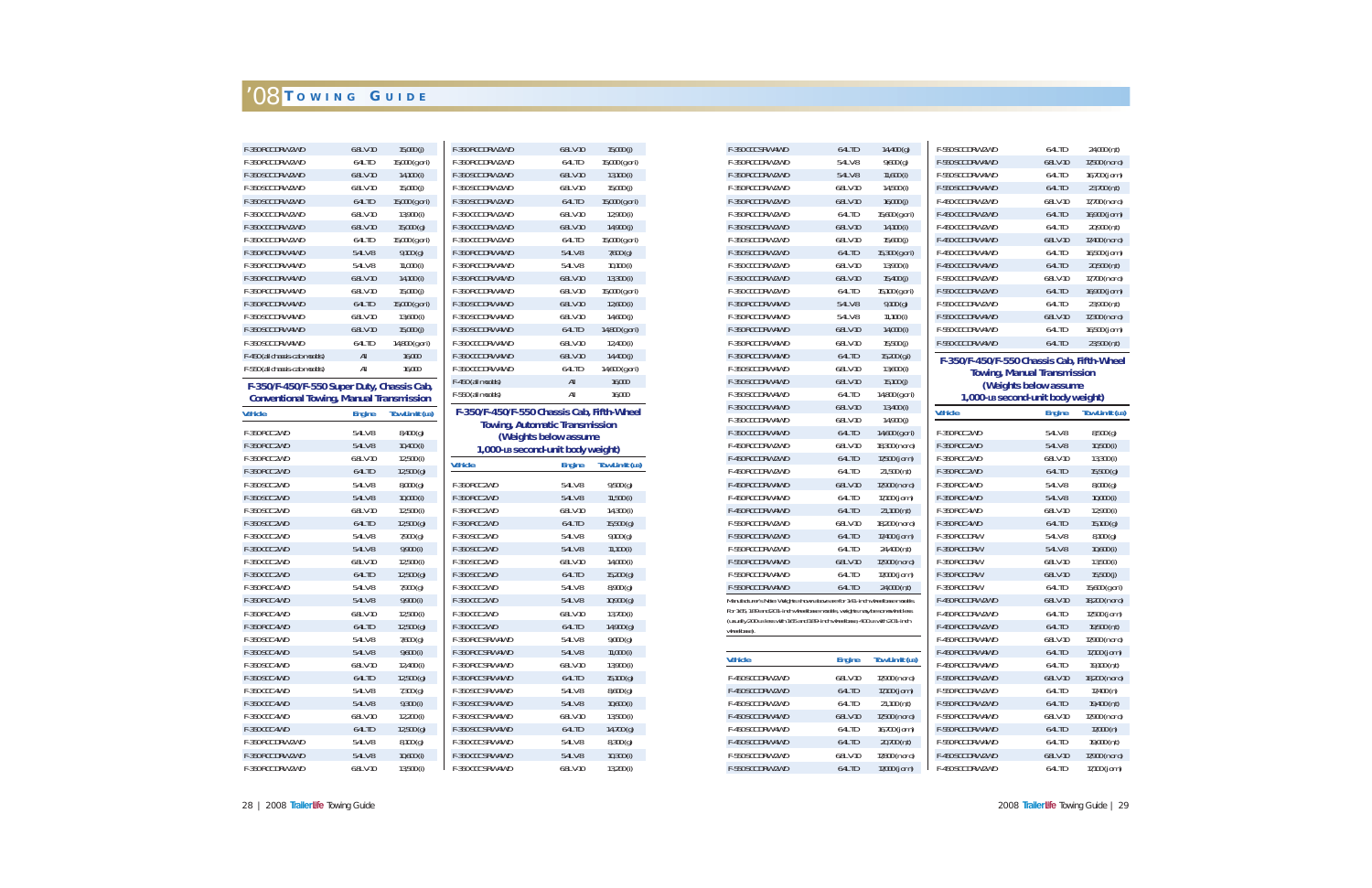| F-450 SCC DRW 2WD | 6.4L TD     | 19,100(n,t)           |
|-------------------|-------------|-----------------------|
| F-450 SCC DRW 4WD | $6.8L$ V-10 | 17,500 (n or o)       |
| F-450 SCC DRW 4WD | $6.4L$ TD   | 16,700 (j or n)       |
| F-450 SCC DRW 4WD | $6.4L$ TD   | 18,700 (n,t)          |
| F-550 SCC DRW 2WD | $6.8L$ V-10 | 17,800 (n or o)       |
| F-550 SCC DRW 2WD | $6.4L$ TD   | 17,000(n)             |
| F-550 SCC DRW 2WD | 6.4L TD     | 19,000 (n,t)          |
| F-550 SCC DRW 4WD | $6.8L$ V-10 | 17,500 (n or o)       |
| F-550 SCC DRW 4WD | 6.4L TD     | 16,700(n)             |
| F-550 SCC DRW 4WD | 6.4L TD     | 18,700(n,t)           |
| F-450 CCC DRW 2WD | $6.8L$ V-10 | 17,700 (n or o)       |
| F-450 CCC DRW 2WD | $6.4L$ TD   | 16,900 (j or n)       |
| F-450 CCC DRW 2WD | 6.4L TD     | 18,900 (n,t)          |
| F-450 CCC DRW 4WD | $6.8L$ V-10 | 17,400 (n or o)       |
| F-450 CCC DRW 4WD | 6.4L TD     | 16,500 ( $j$ or $n$ ) |
| F-450 CCC DRW 4WD | 6.4L TD     | 18,500(n,t)           |
| F-550 CCC DRW 2WD | $6.8L$ V-10 | 17,700 (n/o)          |
| F-550 CCC DRW 2WD | $6.4L$ TD   | 16,900(n)             |
| F-550 CCC DRW 2WD | $6.4L$ TD   | 18,900 (n,t)          |
| F-550 CCC DRW 4WD | $6.8L$ V-10 | 17,300 (n or o)       |
| F-550 CCC DRW 4WD | 6.4L TD     | 16,500(n)             |
| F-550 CCC DRW 4WD | 6.4L TD     | 18,500(n,t)           |
|                   |             |                       |

| <b>Honda</b>   |               |                |  |
|----------------|---------------|----------------|--|
| <b>Vehicle</b> | <b>Engine</b> | Tow Limit (LB) |  |
| Odyssey        | 3.5LV-6       | 3.500          |  |
| Pilot          | 3.5LV-6       | 4,500(t)       |  |
| Ridgeline      | 3.5LV-6       | 5,000          |  |

| Hummer H1, H2, H2 SUT, H3 |               |                |  |  |
|---------------------------|---------------|----------------|--|--|
| <b>Vehicle</b>            | <b>Engine</b> | Tow Limit (LB) |  |  |
| H <sub>2</sub>            | $6.21$ V-8    | 8.200          |  |  |
| H <sub>2</sub> SUT        | $6.2L$ V-8    | 8.200          |  |  |
| H3                        | $3.71$ $-5$   | 4,500(a)       |  |  |
| H <sub>3</sub>            | $3.7L$ I-5    | 3,000(a)       |  |  |
| H <sub>3</sub> Alpha      | 5.3LV-8       | 6,000          |  |  |

| <b>Hyundai</b> |               |                |  |
|----------------|---------------|----------------|--|
| <b>Vehicle</b> | <b>Engine</b> | Tow Limit (LB) |  |
| Entourage      | 3.8LV-6       | 3.500          |  |
| Santa Fe 2WD   | $2.7LV-6$     | 2,000(x)       |  |
| Santa Fe 2WD   | 3.5LV-6       | 2,000(x)       |  |
| Santa Fe 4WD   | $2.7LV-6$     | 2,000(x)       |  |
| Santa Fe 4WD   | 3.5LV-6       | 2,000(x)       |  |
| <b>Tucson</b>  | $2.7LV-6$     | 2,000(x)       |  |
| Veracruz (all) | 3.8LV-6       | 3,500(t)       |  |

|                            | <b>Infiniti</b> |                       |
|----------------------------|-----------------|-----------------------|
| <b>Vehicle</b>             | <b>Engine</b>   | <b>Tow Limit (LB)</b> |
| 0X56 2WD                   | 5.6LV-8         | 9,000                 |
| QX56 AWD                   | 5.6LV-8         | 8,900                 |
| FX                         | All             | 3,500                 |
|                            | <b>Isuzu</b>    |                       |
| <b>Vehicle</b>             | <b>Engine</b>   | Tow Limit (LB)        |
| Ascender 2WD               | $4.2L$ I-6      | 5,300(e)              |
| <b>Ascender 2WD</b>        | $4.2L$ I-6      | $5,800$ (g)           |
| Ascender 4WD               | 4.2LI-6         | 5,200(e)              |
| Ascender 4WD               | 4.2LI-6         | 5,700(g)              |
| i290 Ext Cab 2WD           | 2.9LI-4         | $3,200$ (a,g)         |
| i290 Ext Cab 2WD           | 2.9LI-4         | 2,200 (m,g)           |
| i370 Ext Cab 2WD           | 3.7LI-5         | $5,500$ (a,g)         |
| i370 Crew Cab 2WD          | 3.7LI-5         | $5,500$ (g)           |
| i370 Crew Cab 4WD          | $3.7LI-5$       | 5,500(g)              |
|                            | <b>Jeep</b>     |                       |
| <b>Vehicle</b>             | <b>Engine</b>   | <b>Tow Limit (LB)</b> |
| Commander 2WD              | 3.7LV-6         | 3,500                 |
| Commander 2WD              | 4.7LV-8         | 6,500(s)              |
| Commander 2WD              | 5.7LV-8         | $7,400$ (s)           |
| Commander 4WD              | 3.7LV-6         | 3,500                 |
| Commander 4WD              | 4.7LV-8         | 6,500(s)              |
| Commander 4WD              | 5.7LV-8         | $7,200$ (s)           |
| Grand Cherokee 2WD         | 3.0L TD V-6     | 7,400(s)              |
| Grand Cherokee 4WD         | 3.0L TD V-6     | $7,200$ (s)           |
| Grand Cherokee 2WD         | 3.7LV-6         | 3,500                 |
| <b>Grand Cherokee 4WD</b>  | 3.7LV-6         | 3,500                 |
| Grand Cherokee 2WD         | 4.7LV-8         | 6,500(s)              |
| Grand Cherokee 4WD         | 4.7LV-8         | 6,500(s)              |
| Grand Cherokee 2WD         | 5.7LV-8         | $7,400$ (s)           |
| Grand Cherokee 4WD         | 5.7LV-8         | $7,200$ (s)           |
| <b>Grand Cherokee SRT8</b> | 6.1LV-8         | $3,500$ (s)           |
| Liberty 2WD                | 3.7LV-6         | 3,500(r)              |
| Liberty 2WD                | 3.7LV-6         | 5,000(s)              |
| Liberty 4WD                | 3.7LV-6         | 3,500(r)              |
| Liberty 4WD                | 3.7LV-6         | 5,000(s)              |
| Wrangler                   | $4.0L$ I-6      | 2,000                 |
| <b>Wrangler Unlimited</b>  | 3.8LV-6         | 3,500(g)              |
| Wrangler Unlimited Rubicon | 3.8LV-6         | $3,500$ (i)           |
|                            | <b>Kia</b>      |                       |
| <b>Vehicle</b>             | <b>Engine</b>   | Tow Limit (LB)        |
| Sorento                    | 3.3LV-6         | 3,500                 |
| Sorento                    | 3.8LV-6         | 5,000                 |
| Sportage                   | 2.7LV-6         | 2,000                 |

|                             | <b>Land Rover</b>      |                              | GL450                                                        |  |
|-----------------------------|------------------------|------------------------------|--------------------------------------------------------------|--|
| <b>Vehicle</b>              | <b>Engine</b>          | Tow Limit (LB)               | GI550                                                        |  |
|                             |                        |                              | <b>ML320 CDI</b>                                             |  |
| Land Rover LR2              | $3.2L$ $-6$            | 3,500(x)                     | ML350                                                        |  |
| <b>Land Rover LR3</b>       | 4.4L V-8               | 7,716(x)                     | ML550                                                        |  |
| Range Rover                 | 4.4L V-8               | 7,716(x)                     | ML63 AMG                                                     |  |
| Range Rover Sport           | 4.2L V-8 SC            | 7,716(x)                     | M                                                            |  |
|                             | <b>Lexus</b>           |                              | <b>Vehicle</b>                                               |  |
| <b>Vehicle</b>              | <b>Engine</b>          | <b>Tow Limit (LB)</b>        | Outlander 2WD                                                |  |
| <b>RX 350</b>               | 3.5LV-6                | 3,500                        | Outlander 4WD                                                |  |
| RX 400h (Hybrid)            | 3.3LV-6                | 3,500                        | Fndeavor                                                     |  |
| GX 470                      | 4.7LV-8                | 6,500                        | Raider Ext Cab 2WD                                           |  |
| LX 570                      | 5.7LV-8                | 8,500                        | Raider Ext Cab 2WD                                           |  |
|                             |                        |                              | Raider Ext Cab 2WD                                           |  |
|                             | <b>Lincoln-Mercury</b> |                              | Raider Ext Cab 2WD                                           |  |
| <b>Vehicle</b>              | <b>Engine</b>          | <b>Tow Limit (LB)</b>        | Raider Ext Cab 2WD                                           |  |
| Mark LT 2WD Shortbed        | 5.4L V-8               | 9,000                        | Raider Ext Cab 2WD                                           |  |
| Mark LT 2WD Longbed         | 5.4LV-8                | 8,900                        | Raider Dbl Cab 2WD                                           |  |
| Mark IT 4WD Shortbed        | 5.4L V-8               | 8,700                        | Raider Dbl Cab 2WD                                           |  |
| Mark LT 4WD Longbed         | 5.4L V-8               | 8,600                        | Raider Dbl Cab 2WD                                           |  |
| <b>Mariner</b>              | 3.0LV-6                | 3,500(t)                     | Raider Dbl Cab 2WD                                           |  |
| Mountaineer 2WD 5 passenger | 4.0LV-6                | 5,295                        | Raider Ext Cab 4WD                                           |  |
| Mountaineer 2WD 5 passenger | 4.6L V-8               | 7,220                        | Raider Ext Cab 4WD                                           |  |
| Mountaineer AWD 5 passenger | 4.0LV-6                | 5,000                        | Raider Ext Cab 4WD                                           |  |
| Mountaineer AWD 5 passenger | 4.6L V-8               | 7,055                        | Raider Ext Cab 4WD                                           |  |
| Mountaineer 2WD 7 passenger | 4.0LV-6                | 5,205                        | Raider Ext Cab 4WD                                           |  |
| Mountaineer 2WD 7passenger  | 4.6L V-8               | 7,135                        | Raider Dbl Cab 4WD                                           |  |
| Mountaineer AWD 7 passenger | 4.0LV-6                | 5,000                        | Raider Dbl Cab 4WD                                           |  |
| Mountaineer AWD 7 passenger | 4.6L V-8               | 6,970                        | Raider Dbl Cab 4WD                                           |  |
| Navigator 2WD               | 5.4L V-8               | 8,950                        | Raider Dbl Cab 4WD                                           |  |
| Navigator L 2WD             | 5.4L V-8               | 8,850                        |                                                              |  |
| Navigator 4WD               | 5.4L V-8               | 8,750                        |                                                              |  |
| Navigator L 4WD             | 5.4LV-8                | 8,475                        | <b>Vehicle</b>                                               |  |
|                             | <b>Mazda</b>           |                              | Armada 2WD                                                   |  |
| <b>Vehicle</b>              | <b>Engine</b>          | Tow Limit (LB)               | Armada 4WD                                                   |  |
| B-2300 Reg Cab 2WD          | $2.3LI-4$              | $2,260$ (a,u)                | Frontier KC XE 2WD                                           |  |
| B-4000 4WD                  | 4.0LV-6                |                              | Frontier KC SE, LE, Nismo 2V<br>Frontier KC SE, LE, Nismo 4V |  |
| B-4000 4WD                  | 4.0LV-6                | 3,120 (m,u)<br>$5,580$ (a,u) |                                                              |  |
| $CX7$ (all)                 | $2.3L$ TC              | 3,500(a)                     | Frontier CC SE, LE, Nismo 2V                                 |  |
|                             | 3.7LV-6                | $3,500$ (a,t)                | Frontier CC SE, LE, Nismo 4V<br><b>Murano</b>                |  |
| $CX9$ (all)<br>Tribute      | 3.0LV-6                | $3,500$ (a,t)                | Pathfinder                                                   |  |
|                             |                        |                              | Pathfinder                                                   |  |
|                             | <b>Mercedes-Benz</b>   |                              | Quest                                                        |  |
| <b>Vehicle</b>              | <b>Engine</b>          | Tow Limit (LB)               | Titan KC 2WD                                                 |  |
| G500                        | 5.0LV-8                | 7,000                        | Titan KC 4WD                                                 |  |
| G55 AMG                     | 5.4LV-8                | 7,000                        | Titan CC 2WD                                                 |  |
| GL320 CDI                   | 3.0L TD V-6            | 7,500                        | Titan CC 4WD                                                 |  |
|                             |                        |                              |                                                              |  |

| GL450                         | $4.6LV-8$     | 7,500                 |  |  |  |  |  |  |  |
|-------------------------------|---------------|-----------------------|--|--|--|--|--|--|--|
| GL550                         | 5.5LV-8       | 7,500                 |  |  |  |  |  |  |  |
| <b>ML320 CDI</b>              | 3.0L TD V-6   | 7,200                 |  |  |  |  |  |  |  |
| ML350                         | 3.5LV-6       | 7,200                 |  |  |  |  |  |  |  |
| ML550                         | 5.5LV-8       | 7,200                 |  |  |  |  |  |  |  |
| ML63 AMG                      | $6.3L$ V-8    | 7,200                 |  |  |  |  |  |  |  |
| <b>Mitsubishi</b>             |               |                       |  |  |  |  |  |  |  |
| <b>Vehicle</b>                | <b>Engine</b> | Tow Limit (LB)        |  |  |  |  |  |  |  |
| Outlander 2WD                 | 3.0LV-6       | 2,000                 |  |  |  |  |  |  |  |
| Outlander 4WD                 | 3.0LV-6       | 3,500                 |  |  |  |  |  |  |  |
| Fndeavor                      | 3.8LV-6       | 3.500                 |  |  |  |  |  |  |  |
| Raider Ext Cab 2WD            | 3.7LV-6       | 2,950 (m,c)           |  |  |  |  |  |  |  |
| Raider Ext Cab 2WD            | 3.7LV-6       | $3,650$ (m,f)         |  |  |  |  |  |  |  |
| Raider Ext Cab 2WD            | 3.7LV-6       | 4,150 (a4,c)          |  |  |  |  |  |  |  |
| Raider Ext Cab 2WD            | 3.7LV-6       | 4,450 (a4,h)          |  |  |  |  |  |  |  |
| Raider Ext Cab 2WD            | 4.7LV-8       | $5,350$ ( $a5,f$ )    |  |  |  |  |  |  |  |
| Raider Ext Cab 2WD            | 4.7LV-8       | $6,450$ (a5,h)        |  |  |  |  |  |  |  |
| Raider Dbl Cab 2WD            | 3.7LV-6       | 4,050 (a4,f)          |  |  |  |  |  |  |  |
| Raider Dbl Cab 2WD            | 3.7LV-6       | 4,350 (a4,h)          |  |  |  |  |  |  |  |
| Raider Dbl Cab 2WD            | 4.7LV-8       | $5,150$ ( $a5,f$ )    |  |  |  |  |  |  |  |
| Raider Dbl Cab 2WD            | 4.7LV-8       | $6,350$ ( $a5,h$ )    |  |  |  |  |  |  |  |
| Raider Ext Cab 4WD            | 3.7LV-6       | $3,450$ (m,f)         |  |  |  |  |  |  |  |
| Raider Ext Cab 4WD            | 3.7LV-6       | $3,950$ (a4,f)        |  |  |  |  |  |  |  |
| Raider Ext Cab 4WD            | 3.7LV-6       | 4,250 (a4,h)          |  |  |  |  |  |  |  |
| Raider Ext Cab 4WD            | 4.7LV-8       | $5,250$ (a5,f)        |  |  |  |  |  |  |  |
| Raider Ext Cab 4WD            | 4.7LV-8       | $6,200$ ( $a5,h$ )    |  |  |  |  |  |  |  |
| Raider Dbl Cab 4WD            | 3.7LV-6       | $3,850$ (a4,f)        |  |  |  |  |  |  |  |
| Raider Dbl Cab 4WD            | 3.7LV-6       | 4,150 (a4,h)          |  |  |  |  |  |  |  |
| Raider Dbl Cab 4WD            | 4.7LV-8       | $5,100$ (a $5,f$ )    |  |  |  |  |  |  |  |
| Raider Dbl Cab 4WD            | 4.7LV-8       | $6,100$ $(a5,f)$      |  |  |  |  |  |  |  |
|                               | <b>Nissan</b> |                       |  |  |  |  |  |  |  |
| <b>Vehicle</b>                | <b>Engine</b> | <b>Tow Limit (LB)</b> |  |  |  |  |  |  |  |
| Armada 2WD                    | 5.6LV-8       | 9,100                 |  |  |  |  |  |  |  |
| Armada 4WD                    | 5.6LV-8       | 9,000                 |  |  |  |  |  |  |  |
| Frontier KC XE 2WD            | $2.5L1 - 4$   | 3,500                 |  |  |  |  |  |  |  |
| Frontier KC SE, LE, Nismo 2WD | 4.0LV-6       | 6,500                 |  |  |  |  |  |  |  |
| Frontier KC SE, LE, Nismo 4WD | 4.0LV-6       | 6,300                 |  |  |  |  |  |  |  |
| Frontier CC SE, LE, Nismo 2WD | 4.0LV-6       | 6,300                 |  |  |  |  |  |  |  |
| Frontier CC SE, LE, Nismo 4WD | 4.0LV-6       | 6,100                 |  |  |  |  |  |  |  |
| <b>Murano</b>                 | 3.5LV-6       | 3,500                 |  |  |  |  |  |  |  |
| Pathfinder                    | 4.0LV-6       | 6,000                 |  |  |  |  |  |  |  |
| Pathfinder                    | 5.6LV-8       | 7,000                 |  |  |  |  |  |  |  |
| Quest                         | 3.5LV-6       | 3,500                 |  |  |  |  |  |  |  |
| Titan KC 2WD                  | 5.6LV-8       | 9,500                 |  |  |  |  |  |  |  |
| Titan KC 4WD                  | 5.6LV-8       | 9,400                 |  |  |  |  |  |  |  |
| Titan CC 2WD                  | 5.6LV-8       | 9,400                 |  |  |  |  |  |  |  |
| Titan CC 4WD                  | 5.6LV-8       | 9,400                 |  |  |  |  |  |  |  |
|                               |               |                       |  |  |  |  |  |  |  |